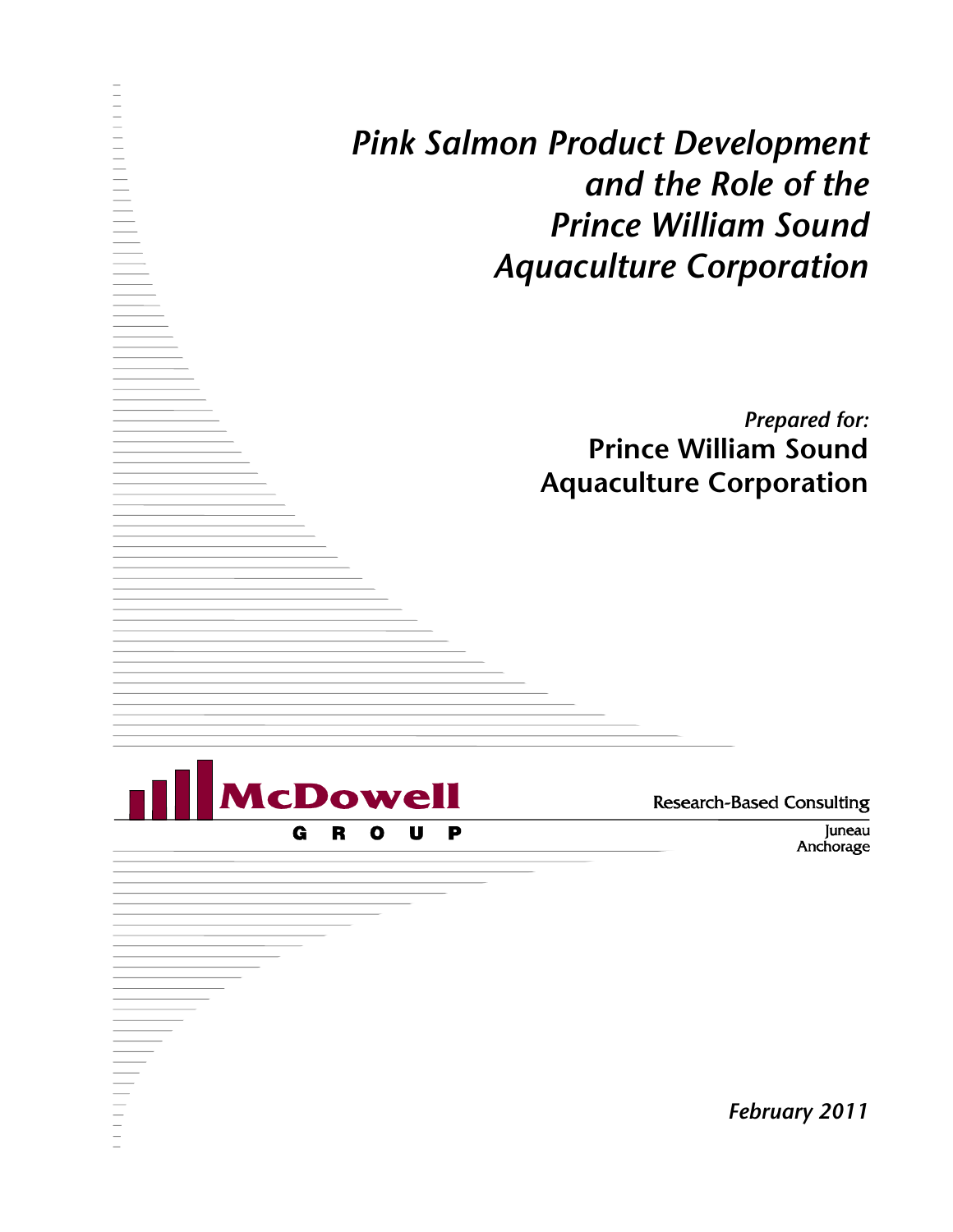*Pink Salmon Product Development and the Role of the Prince William Sound Aquaculture Corporation*

> *Prepared for:* **Prince William Sound Aquaculture Corporation**

> > *PREPARED BY:*



**Juneau Anchorage**

*February 2011*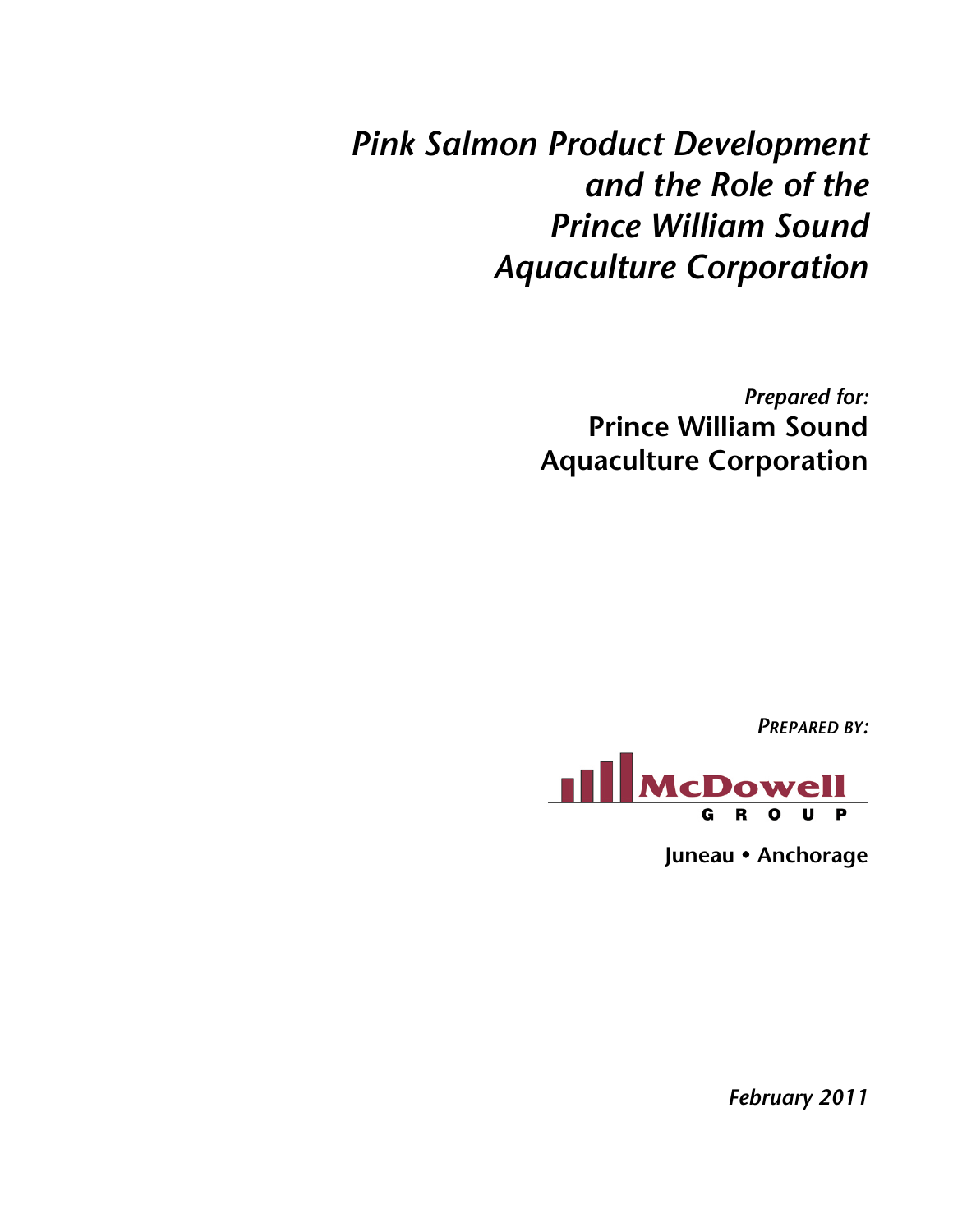#### **Introduction**

Pink salmon is the most abundant of all Alaska salmon species, typically accounting for half or more of the state's total salmon harvest tonnage. This project investigates the role of Prince William Sound Aquaculture Corporation (PWSAC) in stimulating product development within the pink salmon market.

PWSAC is the largest ocean ranching program in Alaska and was established to supplement the highly variable returns of wild salmon. As a hatchery, PWSAC was established to supplement the highly variable returns of wild salmon but is not directly involved in processing, selling or marketing fish. PWSAC offers Alaska fishermen and processors added insurance that sufficient volumes of fish will return each year. In recent years processors have used this supply, along with pink salmon from other areas of Alaska, to create new products and increase the overall value of Alaska's pink salmon harvest.

#### **Pink Salmon Product Development**

• During the late 1990s and early 2000s, an influx of imported farmed salmon and growing inventories of canned salmon drove prices for pink salmon down considerably. The industry has since rebounded significantly by creating new products, balancing supply and demand of existing products, and capitalizing on favorable trends in the marketplace.



**First Wholesale and Pink Salmon Fresh/Frozen Production, 2002-2010**

1st Wholesale Frozen H&G Price Pct of Pink Salmon Sold as Fresh/Frozen (Less Roe)

Notes: Production date for 2010 is not yet available. First wholesale value refers to price upon first sale by a processor to a buyer outside of their affiliate network. H&G refers to headed and gutted, the predominant frozen product form. First wholesale prices for 2010 are preliminary; current through August 2010. Source: DOR.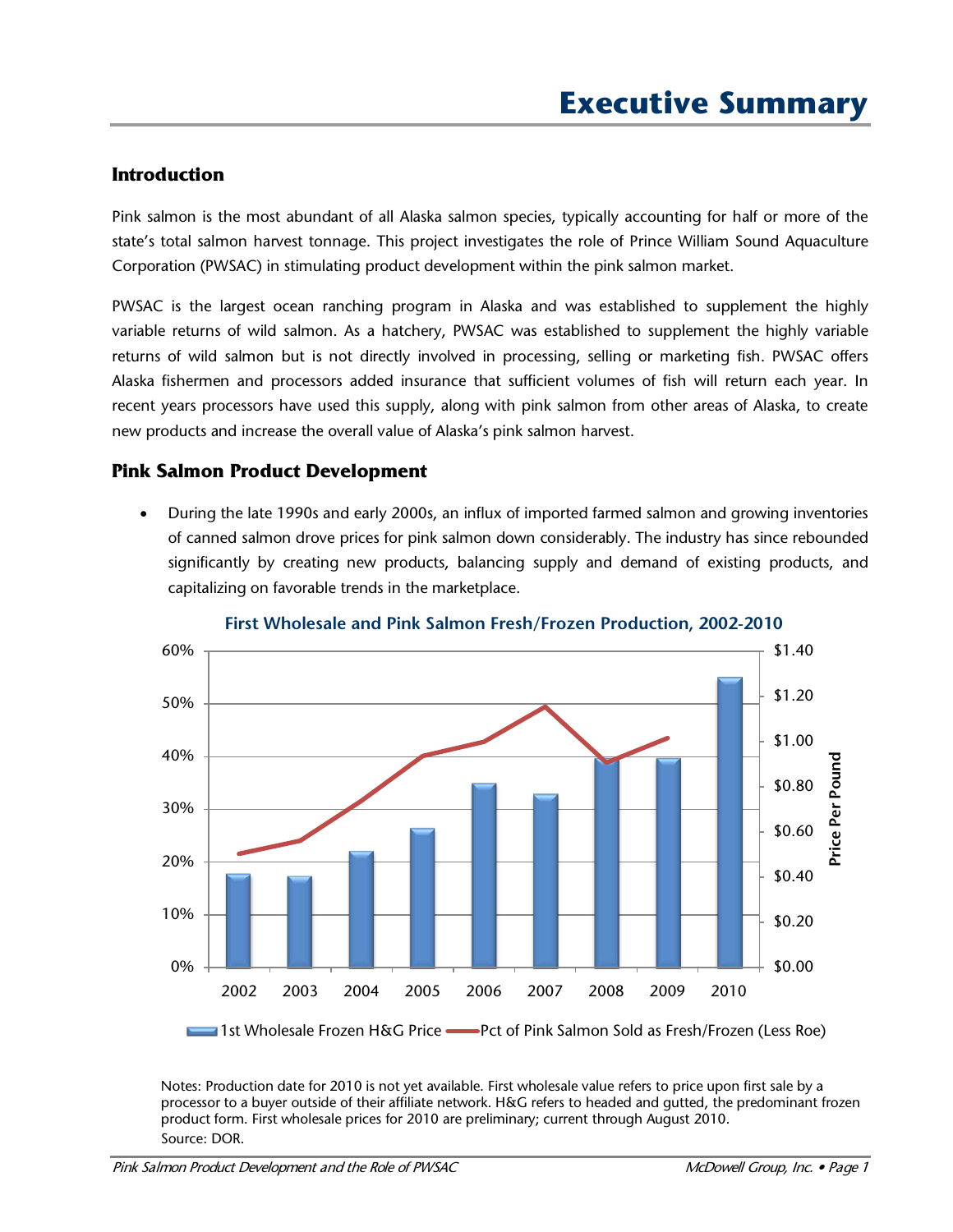- Since 2002, the percentage of Alaska's pink harvest sold fresh or frozen, as opposed to canned, has increased considerably. Canned products still account for half of Alaska pink salmon production, but the ability to profitably produce high-volume frozen product has enabled industry to balance supply and demand for canned pinks. First wholesale prices for frozen pink salmon have increased three-fold since 2002, despite a major increase in supply.
- The salmon value crisis, which gripped the industry in the early 2000's, triggered two large grant programs. Together with their own funds, processors have successfully leveraged these funds to develop new products and new markets for pink salmon.
- Alaska processors have found a profitable partner in Chinese re-processors. This has allowed them to produce affordable, value-added products such as frozen portions and salmon burgers. A large percent of frozen pink salmon is now exported to China for further processing. Contracting with Chinese firms to affordably perform value-added processing on these frozen pink salmon has increased the ex-vessel price of the fish.
- With the supply of canned salmon being brought into balance with demand, prices improved substantially – now fetching \$78 per case. This price recovery, combined with product innovation, has led to a six-fold ex-vessel price increase from the low point of just \$0.09 per pound in 2003.
- It was not within the scope of this project to compile specific sales data on salmon burgers or other value-added salmon entrees. However, the increase in wholesale both prices and volume for frozen pink salmon is a clear indication that demand for value-added pink products is high.

| Year | Average Wholesale    | Average Wholesale      | Ex-vessel | <b>PWS Seine</b>    |
|------|----------------------|------------------------|-----------|---------------------|
|      | Price (48-tall case) | Price/lb. (Frozen H&G) | Price/lb. | <b>Permit Value</b> |
| 2003 | \$35.57              | \$0.41                 | \$0.09    | \$13,500            |
| 2004 | \$36.94              | \$0.52                 | \$0.10    | \$14,000            |
| 2005 | \$41.00              | \$0.62                 | \$0.12    | \$19,200            |
| 2006 | \$46.12              | \$0.82                 | \$0.16    | \$26,100            |
| 2007 | \$56.48              | \$0.77                 | \$0.19    | \$30,900            |
| 2008 | \$59.77              | \$0.94                 | \$0.35    | \$70,200            |
| 2009 | \$75.93              | \$0.93                 | \$0.26    | \$75,300            |
| 2010 | \$78.30              | \$1.27                 | \$0.35    | \$100,500           |

#### **Alaska Pink Salmon Prices and PWS Seine Permit Values, 2003-2010**

 Note: Data shown for 2010 is preliminary. Permit values represent a yearly average of actual sales prices. Source: ADF&G and DOR.

### **Consumer Evolution and Product Development**

- Several megatrends have converged in recent years which have increased the demand for wild Alaska pink salmon:
	- o Aging demographics in the information age have given rise to a health-conscious public that demands healthier protein alternatives. Salmon is heralded as a heart-healthy source of omega-3 fatty acids.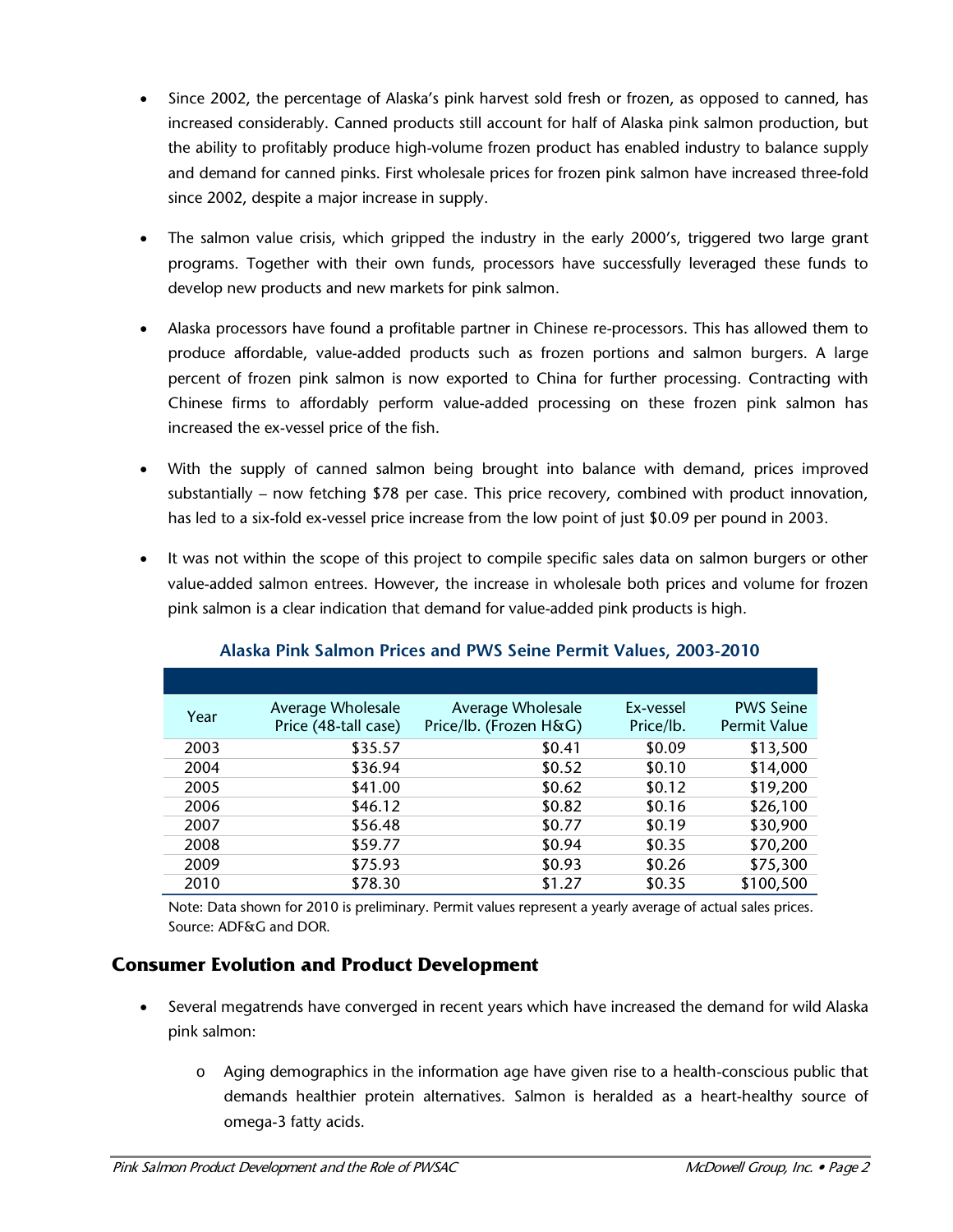- o Rising world supply of cheap, farmed salmon allowed widespread adoption of salmon as a common-place meal year-round. This helped introduce many new consumers to salmon, driving up the total demand for both the wild and farmed sectors of the salmon industry.
- o The focus on additive-free foods and bad press about contaminants in farmed salmon have helped bolster demand for wild salmon. In addition, consumers have become more aware of the environmental impacts created by their spending choices – creating opportunities to add value to Alaska salmon by highlighting the state's long-standing focus on responsible and sustainable management.
- o The global recession created a need for budget-friendly salmon choices. As prices increased for farmed Atlantic salmon, pink and chum salmon have been able to fill the price-point void with new frozen value-added products such as salmon burgers.
- Over 50 new products utilizing pink salmon have been created since 2000.

### **Prince William Sound Aquaculture Corporation's Role as a Pink Salmon Producer**

• PWSAC operations produce one in four pink salmon caught in Alaska's commercial fisheries. During the past five years, PWSAC-reared pinks have accounted for 26 percent of the statewide commercial pink salmon harvest and 61 percent of pinks harvested in the Prince William Sound region.





Note: Data for 2010 is preliminary. Source: ADF&G.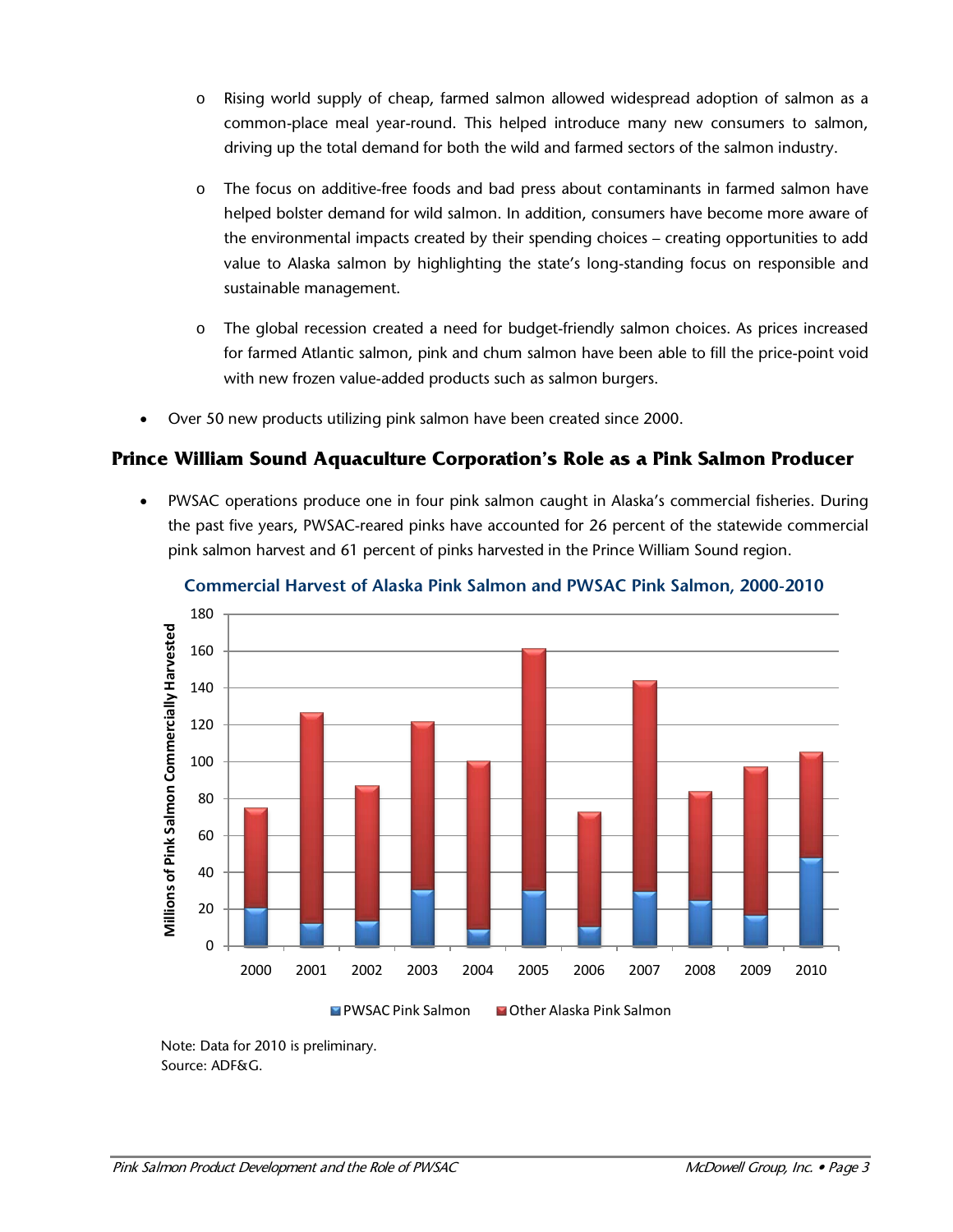- Prior to PWSAC's first return of pink salmon in 1977, the Prince William Sound region produced a relatively minor share of Alaska's total pink salmon harvest. The region has since become a major source of pink salmon. Wild and enhanced pink harvest in the PWS region has accounted for 43 percent of the statewide total since 2006, and Prince William Sound has been Alaska's top-producing pink salmon region in three of the last five years.
- PWSAC, together with the Valdez Fisheries Development Association (VFDA), provides fishermen and processors in the Sound with a degree of insurance against failed wild salmon runs. The region's hatcheries act as a ballast against the variable nature of salmon runs.
- Available data suggests the value of PWSAC was more evident in 2010 than ever before. A large run of hatchery pinks made up for a modest harvest elsewhere in the state, during a year when prices were strong for Alaska fishermen and processors. PWSAC salmon accounted for nearly half (46 percent) of the statewide pink harvest in 2010. More frozen pink salmon went to China than ever before and first wholesale price of frozen pinks climbed 37 percent to \$1.27 per pound.

# **The Role of PWSAC Production**

It is clear that PWSAC has played a key role in the recent economic recovery of the Alaska salmon industry. Since 2006, PWSAC has produced one in four of Alaska's commercially caught pink salmon. Large harvests of PWSAC pinks have been instrumental in providing industry with the volume and with the economies of scale needed to supply both old and new product forms.

It would not be appropriate to identify PWSAC salmon production as the sole reason behind the large-scale development of new pink salmon products that drove the value recovery. But it is clear that PWSAC pink production did play a major supporting role in facilitating these product-form shifts and the resulting value recovery of the Alaska pink salmon industry.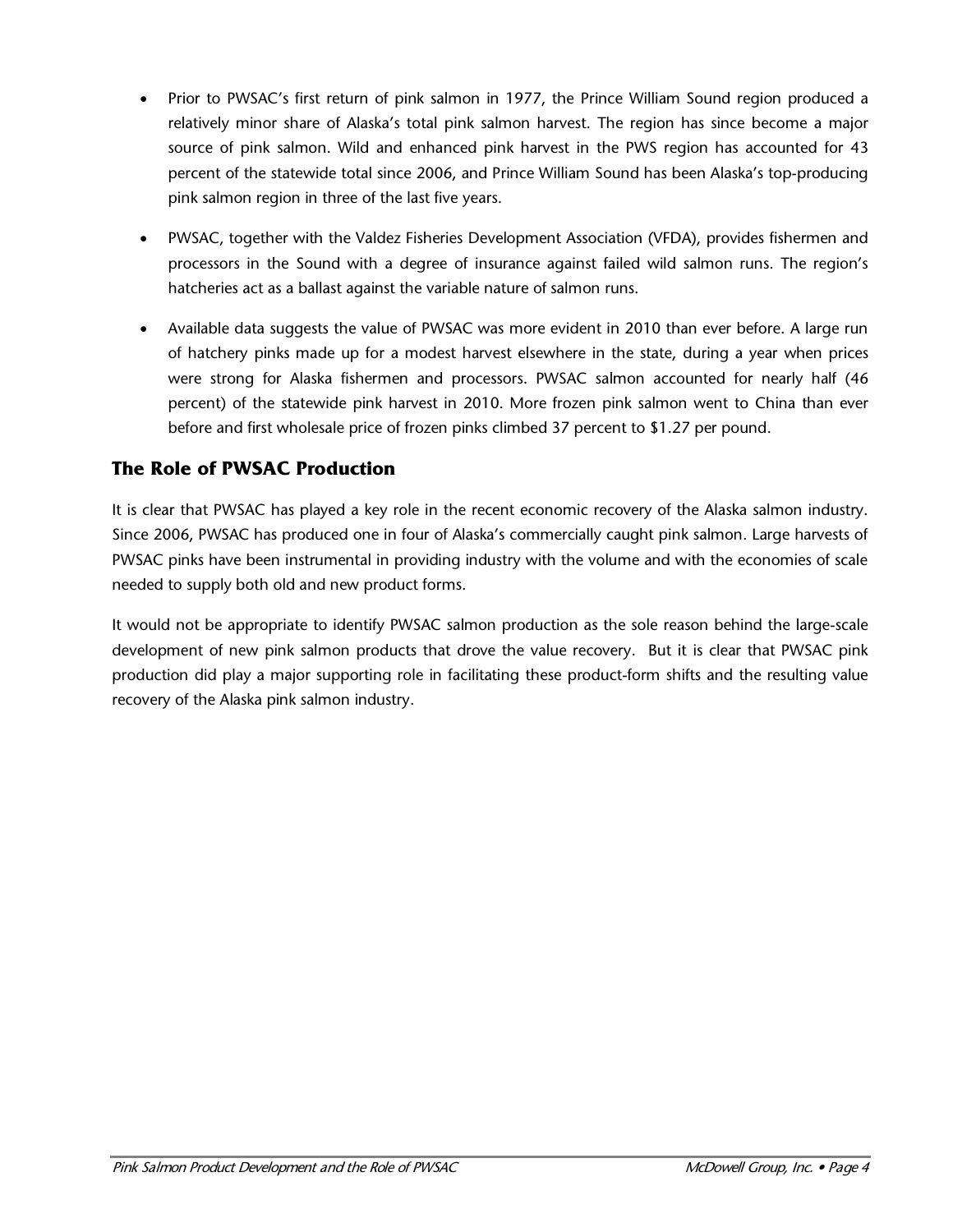Pink salmon is by far the most abundant of Alaska salmon species, accounting for half or more of the state's total salmon harvest tonnage. While pink salmon does not often makes headlines and is seldom a marketing centerpiece, the species is an essential piece of the Alaska salmon industry in terms of both volume and value.

Prior to 2004, three-quarters of the commercial pink salmon pack was canned. Since then, Alaska's seafood industry has shifted massive volumes of pink salmon into new products, such as the pink salmon burger. Sales of salmon burgers, made primarily with pink and chum salmon, have increased substantially as consumers have responded well to products that put heart-healthy salmon into familiar foods they already know how to prepare. These include salmon burgers and other new products such as re-heatable portions, ready-to-grill (pre-seasoned) products, fish stew, and sausages.

Making all these new pink salmon products while continuing to supply the venerable canned market requires more than just new equipment and an innovative sales team. It also takes fish, lots of fish. One drawback of building a high-volume industry on naturally occurring salmon runs is that raw material supply can be volatile. While Alaska's management practices prevent over-harvest of salmon stocks, natural conditions are the ultimate driver of salmon abundance.

Hatchery programs like those operated by the Prince William Sound Aquaculture Corporation (PWSAC) exist to supplement wild production. While variability of both wild and enhanced salmon returns is a fact of life, hatchery production can and does increase the volume of salmon available for harvest. Hatcheries play an especially important stabilizing role in years when natural conditions such as summer drought or extreme cold reduce riparian survival of naturally occurring runs. In those cases, the increased survival rates of hatchery-produced salmon bolster the volume of outgoing fry and substantially increase the prospects for a good return of adult salmon.

This report investigates changes in the pink salmon market and the impact of new products. Data sources used in this report confirm high prices and strong demand for frozen pink salmon, which are the basis for many value-added products. Executives with Prince William Sound processors and a seafood buyer for a major national grocery chain were also interviewed for this project.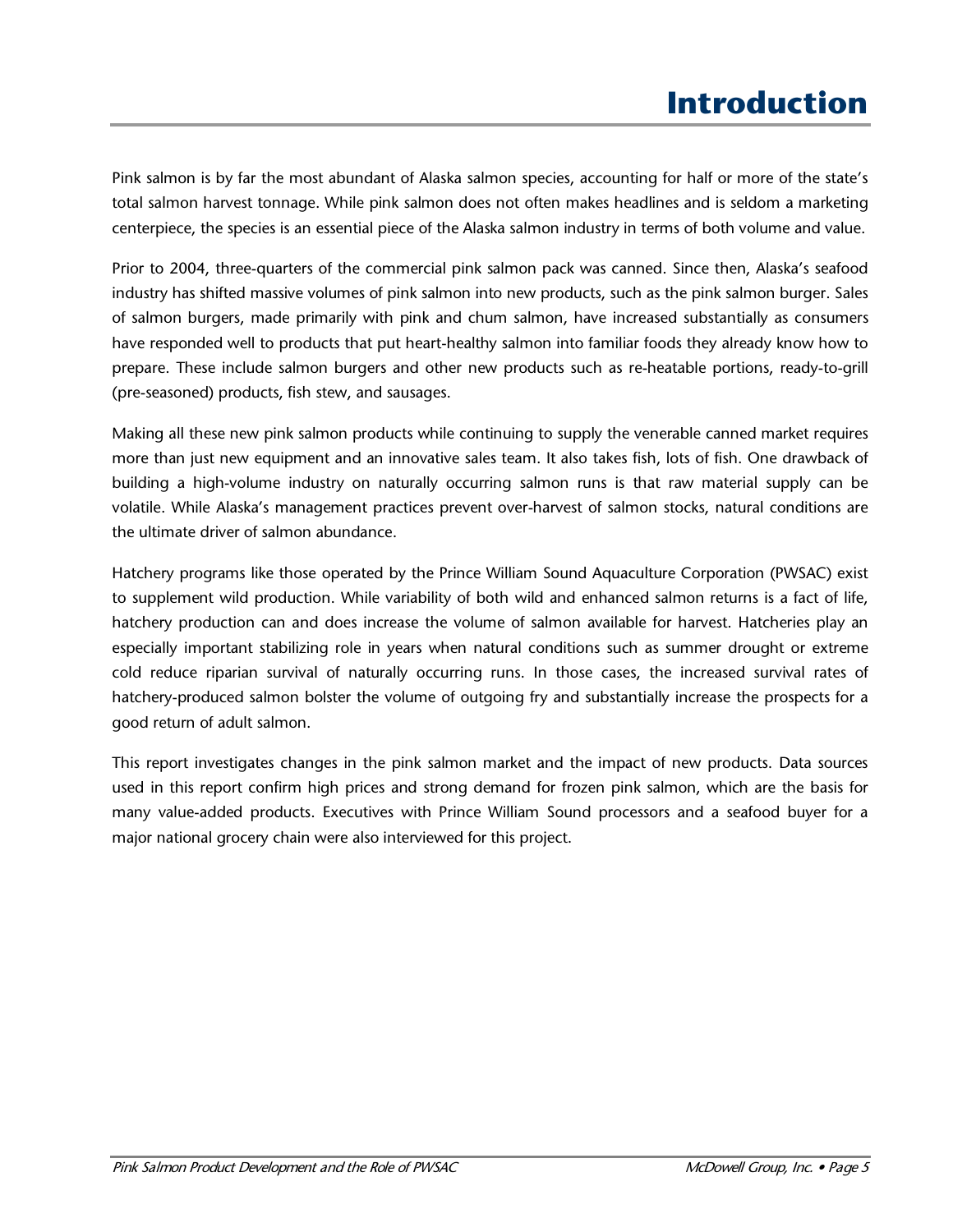#### **Canned Pink Salmon: Historical Backbone of the Industry**

The canned pink salmon is a ubiquitous product familiar to millions of sandwich eaters the world over and has long been the production focus of Alaska's pink salmon processors. For over 100 years, the Alaska salmon industry has produced shiploads of canned pinks and sold the product into stable foreign and domestic markets. That began to change in the late 1990s. Alaska fishermen were catching more pinks than ever, but consumption volume of canned pink was stagnant and worldwide salmon commodity values sagged under the weight of a major supply increase in the form of farmed salmon. When Alaska pink prices bottomed out during 2001 – 2003 at ex-vessel value of just 9 cents per pound, the impact was felt throughout the industry.

Ironically, the decades-low price stemmed in part from Alaska's remarkable abundance. The 1993 – 2007 period is the most productive on record for Alaska pink salmon, encompassing nine of the ten largest pink salmon catches since the commercial industry was developed in the 1890s. For the previous 100 years, the Alaska pink harvest very rarely surpassed 70 million fish and only once exceeded 90 million. But during 1993 – 2007, the pink harvest averaged 111 million and peaked at 161 million in 2005. With the traditional production focus on canning and with the record-setting harvest volumes, canned pink production in some years of this period exceeded four million cases (48-tall equivalent).



**Two Year Average Statewide & PWS Pink Salmon Harvest, 1960-2010**

Source: ADF&G.

PWSAC is a key supplier of Alaska pink salmon. During the past five years, Prince William Sound (PWS) has produced 43 percent of the statewide pink salmon harvest. Returning PWSAC salmon account for 61 percent of the PWS commercial pink harvest (and 26 percent of the statewide pink harvest) during that time.

 $\blacksquare$  PWS  $\blacksquare$  Rest of Alaska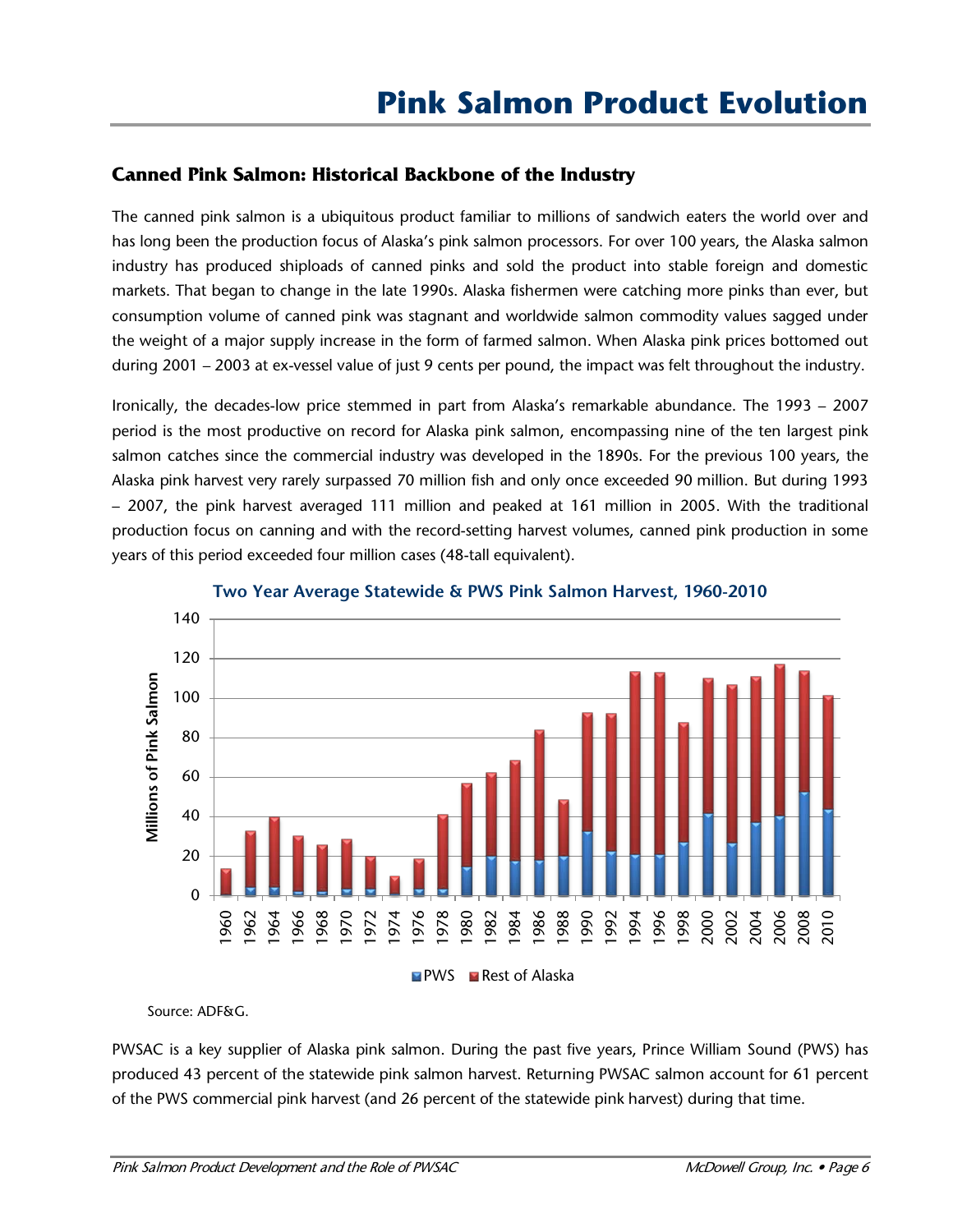Pink salmon have a pronounced two-year cycle linked to parent-year abundance of the fish. Harvest in oddnumbered years (2001, 2003, etc) is typically much stronger than in even-numbered years, owing to abundance of the parent-year fish. The offspring of pink salmon spawned in 2001 return in 2003, their offspring return in 2005, etc. Canned pink is a durable product and when properly stored has a shelf life of several years. This makes it possible to 'carry over' unsold product from strong production years to augment supply in the weak years. When supply and demand are balanced this translates to supply stability, but during the unusually strong production period of 1993 - 2007 normal demand was insufficient to consume the surplus from strong years and a chronic, cumulative surplus developed.

For example, canned pink production in 2001 was 3.7 million cases (48-tall equivalent) but the sales season began with 1.1 million cases still on hand. This amounted to inventory of nearly five million cases, when the previous five years' average sales volume was slightly under 3.1 million. Sales from 2001 production were well above average, but carryover inventory had grown to 1.3 million cases by the time the 2002 pink harvest was running through processing lines. Despite a light pack and decent sales volume in 2002, the 2003 sales season began with nearly 900,000 cases of carryover, joined on warehouse shelves by 3.1 million cases of 2003-season production.

## **Canned Salmon Values Decline**

With the canned pink market in this state of chronic oversupply, processors eventually resorted to discounting in order to generate sales volume and cash flow. First wholesale case prices declined from the \$50-\$60 range of the 1990s to just \$34 per case by early 2003.

Canned pink salmon has traditionally been the single-largest volume product packed by the Alaska salmon industry. Live-weight harvest volume of Alaska pink salmon is measured in hundreds of millions of pounds, and with 75 percent or more of finished-weight pink salmon production traditionally canned, the product is among the nation's most significant domestic seafood products. In many areas of Alaska, canned pink salmon was (and still is) a foundation product that generates economies of scale needed to keep Alaska seafood plants up and running for the full spectrum of commercially important species.

When worldwide salmon commodity values tanked in the early 2000s, Alaska's major processors came under financial pressure from price erosion of the traditional high-value salmon species (Chinook, sockeye, coho). This was exacerbated by the chronically depressed wholesale price for canned pinks, their single largest product. By the time canned pink wholesale prices hit their low point, several major processors were approaching the point of insolvency and financial consequences were rippling out to other sectors of Alaska's seafood industry.

By 2003, efforts were underway to solve the chronic surplus problem. Industry received state and federal funding for marketing and other efforts to get sales volume up, which relieved some of the immediate cash flow and price pressures and gave industry enough breathing room to begin addressing the root of the problem; product-form composition of the Alaska pink salmon pack.

The share of total pink salmon production as canned salmon had been on the order of 70 – 80 percent for many years and was 76 percent in 2003 when average wholesale case price hit its low point. That began to change in 2004, as demand for frozen pinks increased and industry began to shift some production effort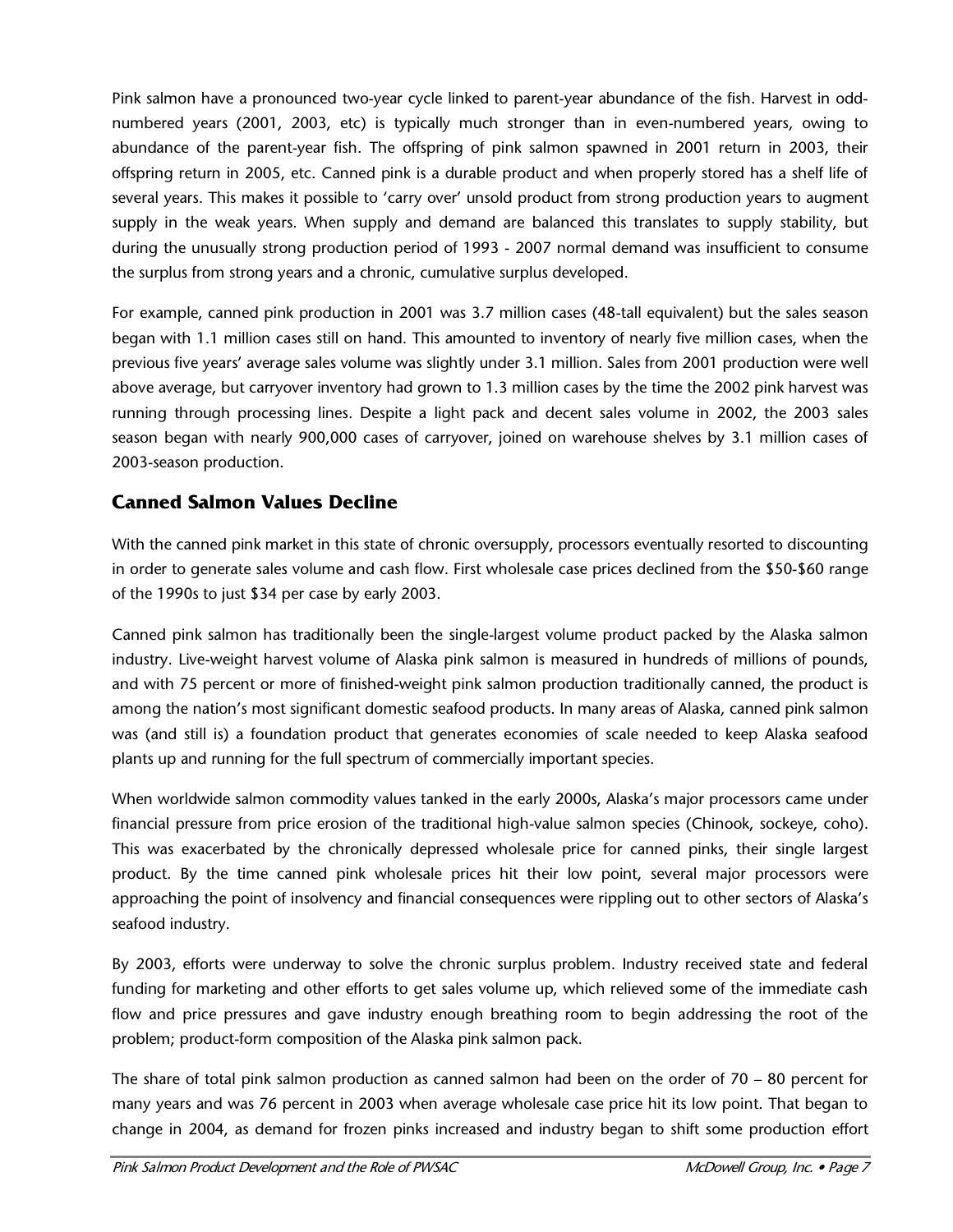from canned to frozen. By 2005 the proportion was down to 60/40 canned and frozen and by 2007 canned production was only 51 percent of pink salmon finished product weight.



**Alaska Pink Salmon Product Forms, Share of Finished Product Weight 1998-2007**

The shift in pink salmon product-form composition between 2003 and 2007 is especially significant in light of the volume involved. Alaska pink harvests in 2003 and 2007 were among the largest on record (ranking seventh and third, respectively) so the live-weight volume involved is on the order of 450 - 500 million pounds in each year.

Product innovation has occurred in the canned salmon market as well. Processors interviewed for this project noted that skinless/boneless canned salmon products are gaining market share. One source estimated that skinless/boneless products now account for as much as 10 percent of total canned pink salmon production.

# **Product Form Shift Raises Prices**

The pink salmon product-form shift from canned to frozen had a major impact on wholesale value of pink salmon products, which in turn increased the ex-vessel price for pinks. The product-form shift helped balance supply and demand across canned and frozen product forms, contributing to a remarkable recovery in Alaska pink salmon prices; more than doubling average wholesale price and nearly quadrupling the ex-vessel price.

Source: ADF&G and DOR.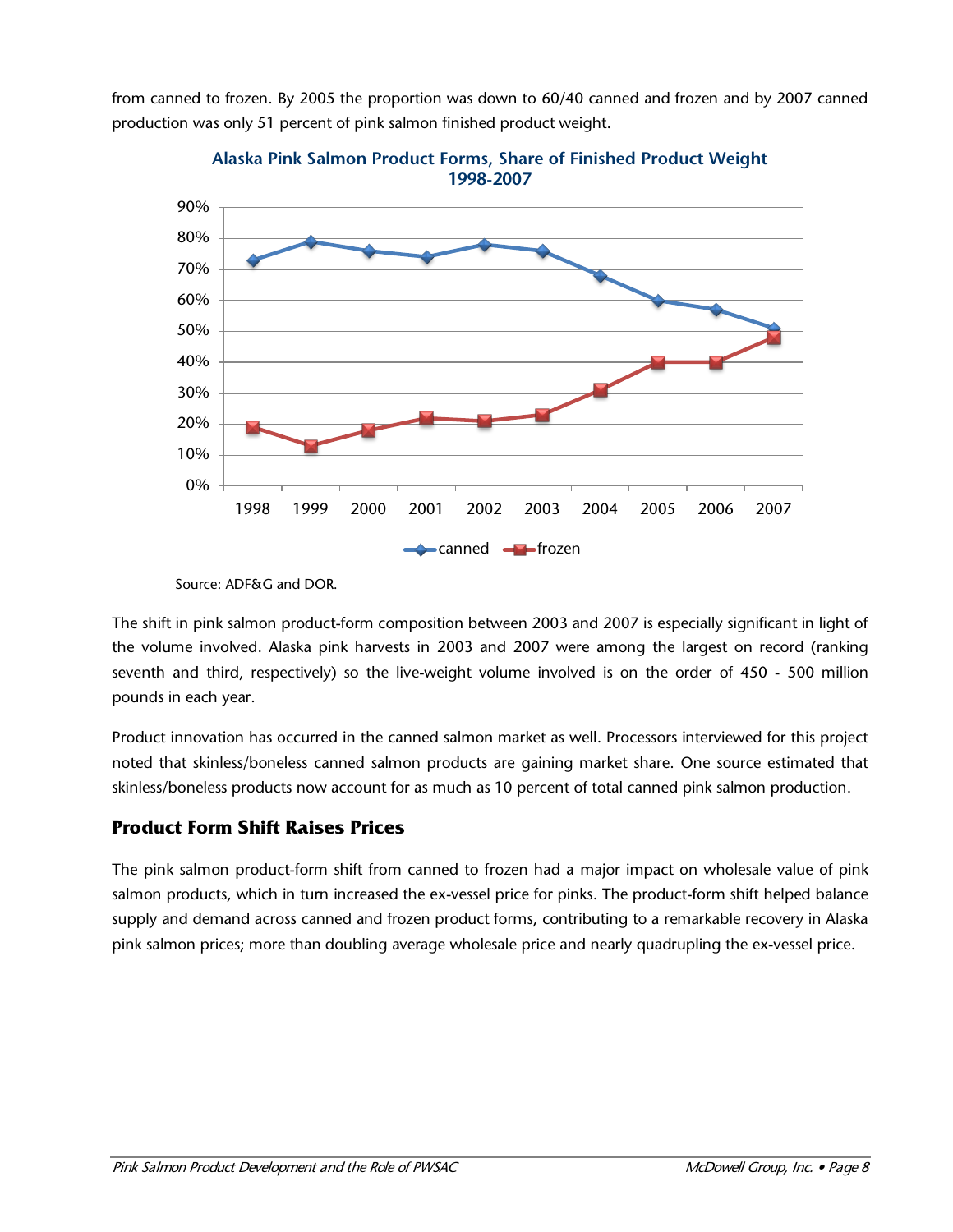| Year | Average Wholesale<br>Price (48-tall case) | Average Wholesale<br>Price/lb. (Frozen H&G) | Ex-vessel<br>Price/lb. |
|------|-------------------------------------------|---------------------------------------------|------------------------|
| 2003 | \$35.57                                   | \$0.41                                      | \$0.09                 |
| 2004 | \$36.94                                   | \$0.52                                      | \$0.10                 |
| 2005 | \$41.00                                   | \$0.62                                      | \$0.12                 |
| 2006 | \$46.12                                   | \$0.82                                      | \$0.16                 |
| 2007 | \$56.48                                   | \$0.77                                      | \$0.19                 |
| 2008 | \$59.77                                   | \$0.93                                      | \$0.35                 |
| 2009 | \$75.93                                   | \$0.93                                      | \$0.26                 |
| 2010 | \$78.30                                   | \$1.28                                      | \$0.35                 |

#### **Alaska Pink Salmon Prices, 2003-2010**

Note: Data shown for 2010 is preliminary.

Source: ADF&G and DOR.

Canned pink wholesale prices initially showed only a modest improvement in the first years of the productform shift, increasing 30 percent from \$35/case in 2003 to \$46/case in 2006. This was to be expected as the market worked through the remaining carryover inventories and canned production tapered down. Canned pink wholesale price increased more substantially after the 2006 season, when the canned production share fell to 57 percent. Average case price for calendar year 2007 rose to \$56 (up 22 percent in a single year) and then to \$59/case in 2008. Average wholesale price jumped to \$75/case in 2009 and preliminary 2010 figures are at more than \$78/case, a 25-year high.

The remarkable price recovery of canned pink salmon is widely thought to be the result of reduced supply; with the increased production of frozen pink products, there were simply less raw pink salmon available for canning and the market went from oversupply to a moderate undersupply, with predictable price results.

Frozen H&G pink salmon showed a more rapid price increase than did canned pink salmon, more than doubling from \$.41/lb in 2003 to \$.82/lb in 2006. This was followed by a modest price decrease to \$.77/lb in 2007, but the volumes involved demonstrated that demand for Alaska frozen pinks had hit its stride.

Production of frozen pinks increased from 59 million to 107 million pounds between 2006 and 2007 (up 81 percent) but the price declined by only a nickel a pound, just 6 percent. This suggested quite strongly that large-scale demand for frozen pinks was now a fact of life. This was confirmed when average wholesale price increased to \$.93/lb in 2008 and 2009. Preliminary frozen pink wholesale prices of \$1.28/lb for 2010 suggest that demand for the product is still growing and available data suggest 2010 could be a record year for frozen pink salmon production.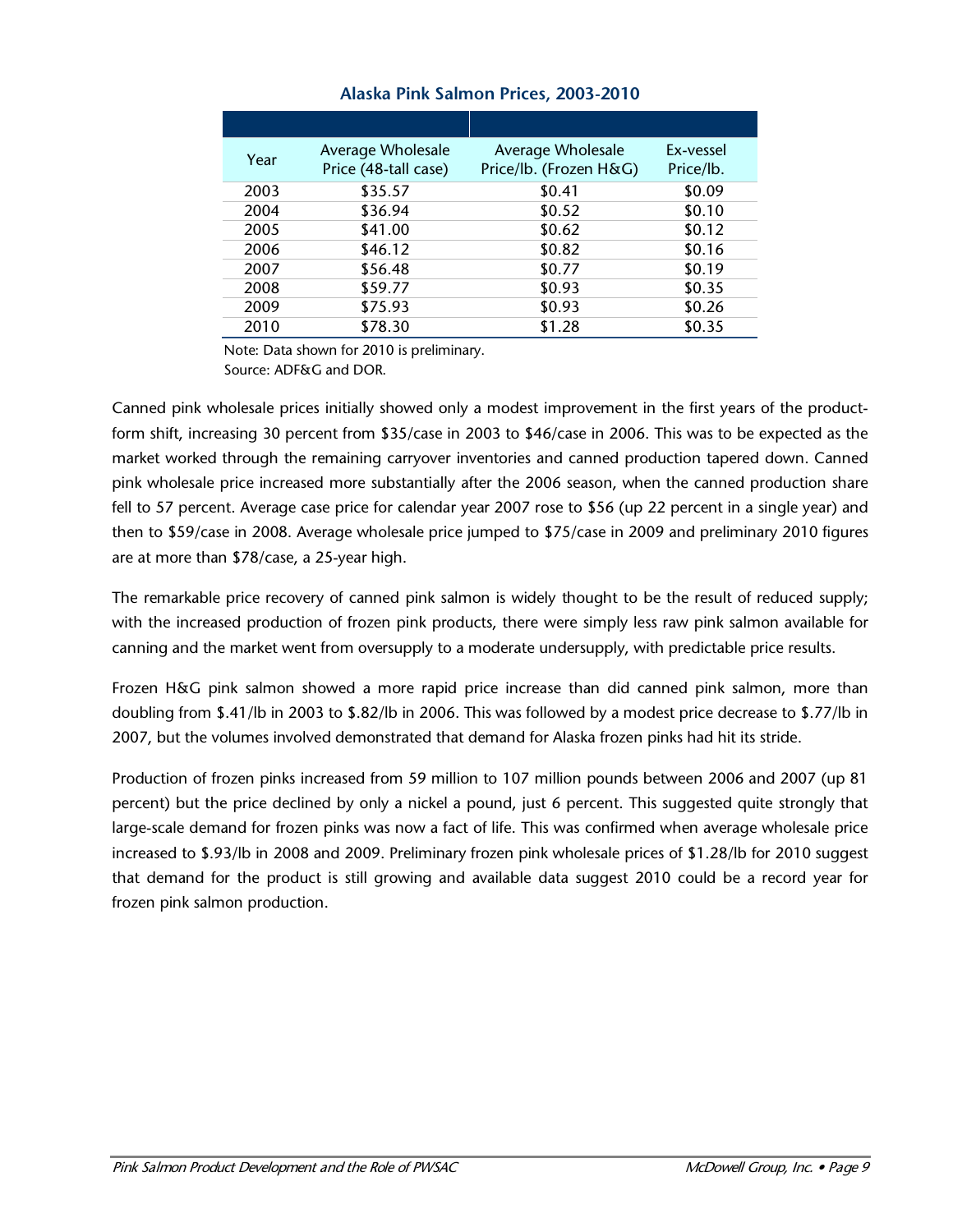#### **Rise of China as a Processing Partner for Frozen Pinks**

China has become an important re-processing market for frozen Alaska pink salmon; turning frozen H&G salmon carcasses into value-added products. Exports of frozen pink salmon have risen sharply in recent years. Available trade data for 2010 show more frozen pink salmon being shipped to China than ever before.



**Frozen Pink Salmon Production and Exports to China, 2002-2010**

Note: Frozen fillet data is unavailable for 2002. Data for 2010 is incomplete, as export data is current through November and production data is only available through August. Source: DOR and NMFS.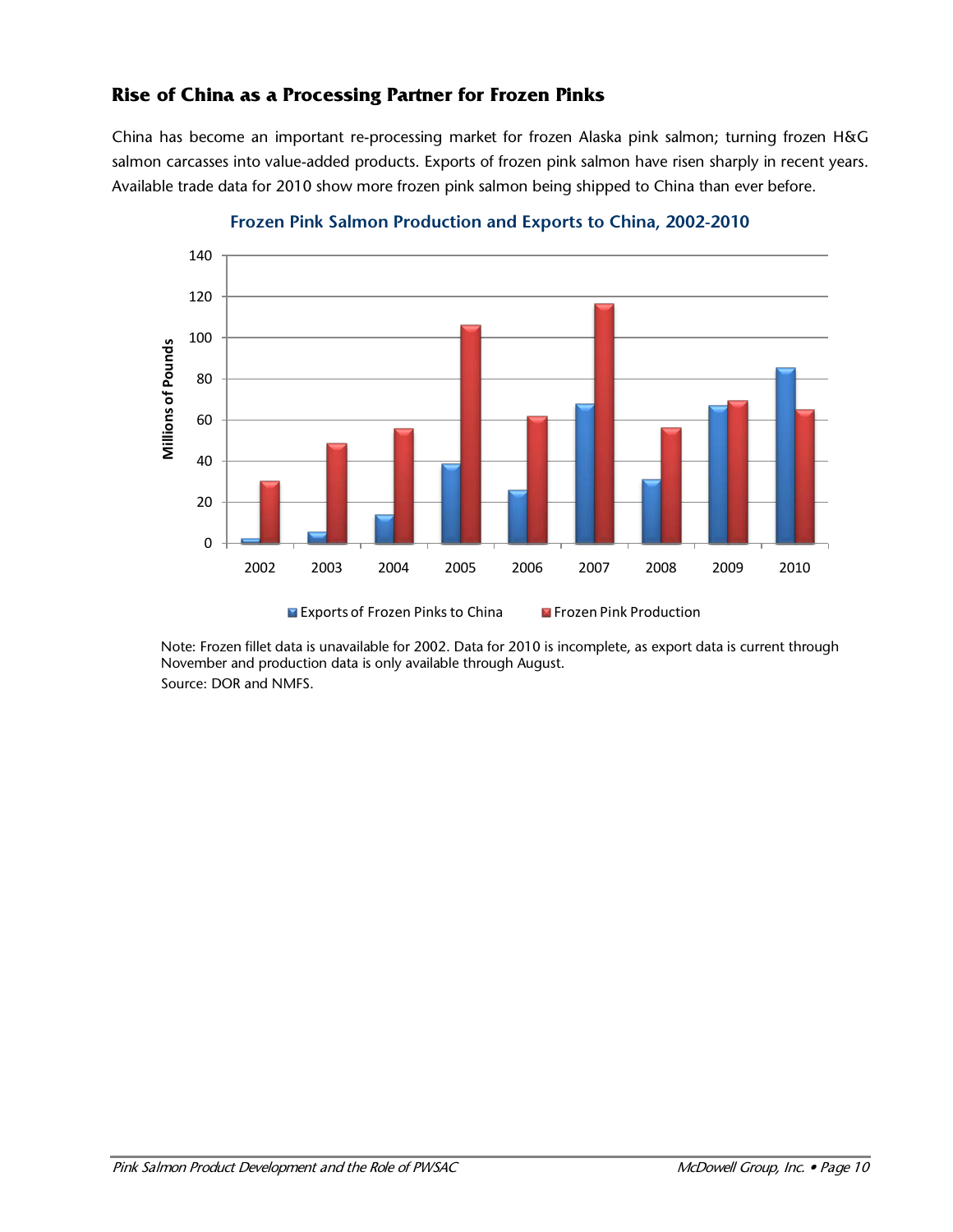# **Introduction**

The Prince William Sound Aquaculture Corporation (PWSAC) is a non-profit organization formed in 1974 by a local area fishermen's group to optimize salmon production in Prince William Sound for the long term wellbeing of all user groups. PWSAC headquarters are located in Cordova.

The organization operates four remote hatcheries in Prince William Sound and one inland on the Gulkana River. Four species of salmon are currently produced: pink, chum, coho and sockeye. The returning salmon benefit the commercial, sport, personal use and subsistence fishers in the Prince William Sound area and throughout the state. PWSAC is the largest ocean ranching program in Alaska.

PWSAC is a private non-profit corporation. It relies on cost recovery revenues and a two percent tax on the regional commercial salmon harvest to fund its salmon enhancement activities.

PWSAC operates three separate pink salmon hatchery facilities; the Armin F. Koernig Hatchery (AFK), Cannery Creek Hatchery (CCH) and Wally Noerenberg Hatchery (WNH).

# **Armin F. Koernig Hatchery**

Converted from a salmon cannery in 1974, AFK is PWSAC's longest-running hatchery. The facility, located 90 miles west of Cordova in Sawmill Bay, is named for PWSAC's first general manager, Armin Koernig, who pioneered successful salmon enhancement in Alaska. The facility was built with monies borrowed from the State of Alaska's Fisheries Enhancement Revolving Loan Fund. Six on-site year-round staff and up to 12 seasonal staff operate the facility.

In 2007, the facility began releasing chum salmon fry after being discontinued twice before. AFK produces about 160 million pink salmon eggs. Typically the facility releases between 110 and 150 million pink salmon fry each year. AFK began releasing pink fry in 1975.

# **Cannery Creek Hatchery**

The Cannery Creek Hatchery was built in 1978 by the Alaska Department of Fish and Game (ADF&G) Fisheries Rehabilitation, Enhancement and Development (FRED) division. PWSAC was tasked with operational control of the facility by the State of Alaska on July 1, 1988. The site is located on land managed by the U.S. Forest Service, approximately 40 miles east of Whittier, on the eastern shore of Unakwik Inlet in the northern area of Prince William Sound. PWSAC provides management and fish culture expertise at no cost to the State under a 20-year contract with the ADF&G. Six on-site, year-round staff and 14 seasonal staff operate the facility.

CCH began releasing salmon fry in 1978 and now releases 130 to 141 million pink fry per year.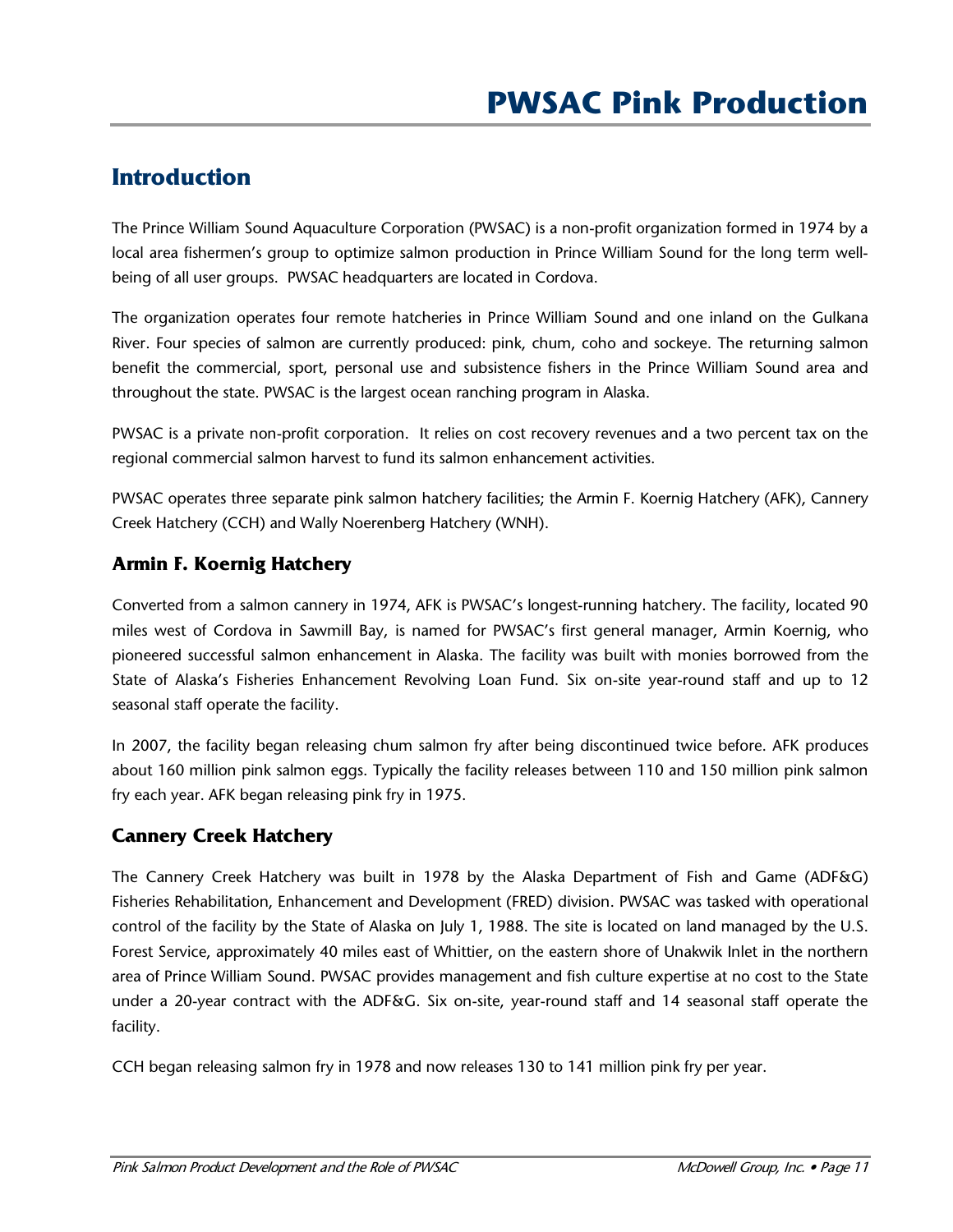### **Wally Noerenberg Hatchery**

The Wally Noerenberg Hatchery, named for the region's long-time Fish and Game biologist, was built in 1985 with monies borrowed from the State of Alaska's Fisheries Enhancement Revolving Loan Fund. It is located approximately 20 miles east of Whittier in Lake Bay on the southern tip of Esther Island, in the South Esther Island State Marine Park. WNH is the largest salmon production facility in North America. Eight on-site year-round staff and 30 seasonal staff operate the facility.

WNH produced 148 million pink salmon eggs and released 128 million pink salmon fry in 2009. Pink rearing operations began in 1985 but production ramped up very quickly; by 1987 the facility was releasing 195 million fry. In addition to pink salmon, WNH staff also culture and release chum and coho salmon.

#### **Main Bay Hatchery**

The Main Bay Hatchery was built in 1981 by ADF&G's Fisheries Rehabilitation, Enhancement and Development (FRED) Division. Staff operated a pink salmon hatchery program at Main Bay from 1982 to 1986 but discontinued the pink and chum programs to focus on sockeye. PWSAC was tasked with operational control of the facility by the State of Alaska in July of 1991. PWSAC provides management and fish culture expertise at no cost to the State under a 20-year professional services agreement with ADF&G.

Main Bay pink salmon returns are not figured into the data shown in this section because of the short life span of the program and relatively small number of pink salmon released compared to other facilities.

# **Hatchery Pink Salmon in Prince William Sound**

Since 1977 PWSAC has supplied Alaska's seafood industry with 479 million adult pink salmon. Since 1990, commercial fishermen have made \$2[1](#page-13-0)3 million' catching PWSAC pinks in the common property fishery and processors have grossed \$1.1 billion<sup>[2](#page-13-1)</sup> selling processed PWSAC pinks. Pink salmon reared by PWSAC have accounted for 49 percent of the Prince William Sound commercial harvest of pink salmon since 1977.

The region's pink salmon hatchery production has created economies of scale for the area's processors and fishermen. Without them, the volume of pink salmon harvested would be much smaller. Some plants would not exist without the hatchery production and there may be far fewer fishing boats plying the grounds. PWSAC and VFDA contribute a significant portion to the statewide supply, but in most years still account for less than 40 percent of Alaska's total pink salmon supply. Pink salmon product development has benefited from the supply of fish made possible by PWSAC and VFDA.

<span id="page-13-1"></span><span id="page-13-0"></span><sup>|&</sup>lt;br>1 <sup>1</sup> In ex-vessel terms. This figure does not include cost-recovery fish, only those fish harvested in the common property fishery. <sup>2</sup> In first wholesale terms. This figure is roughly equivalent to processing revenue, and includes the cost of buying fish.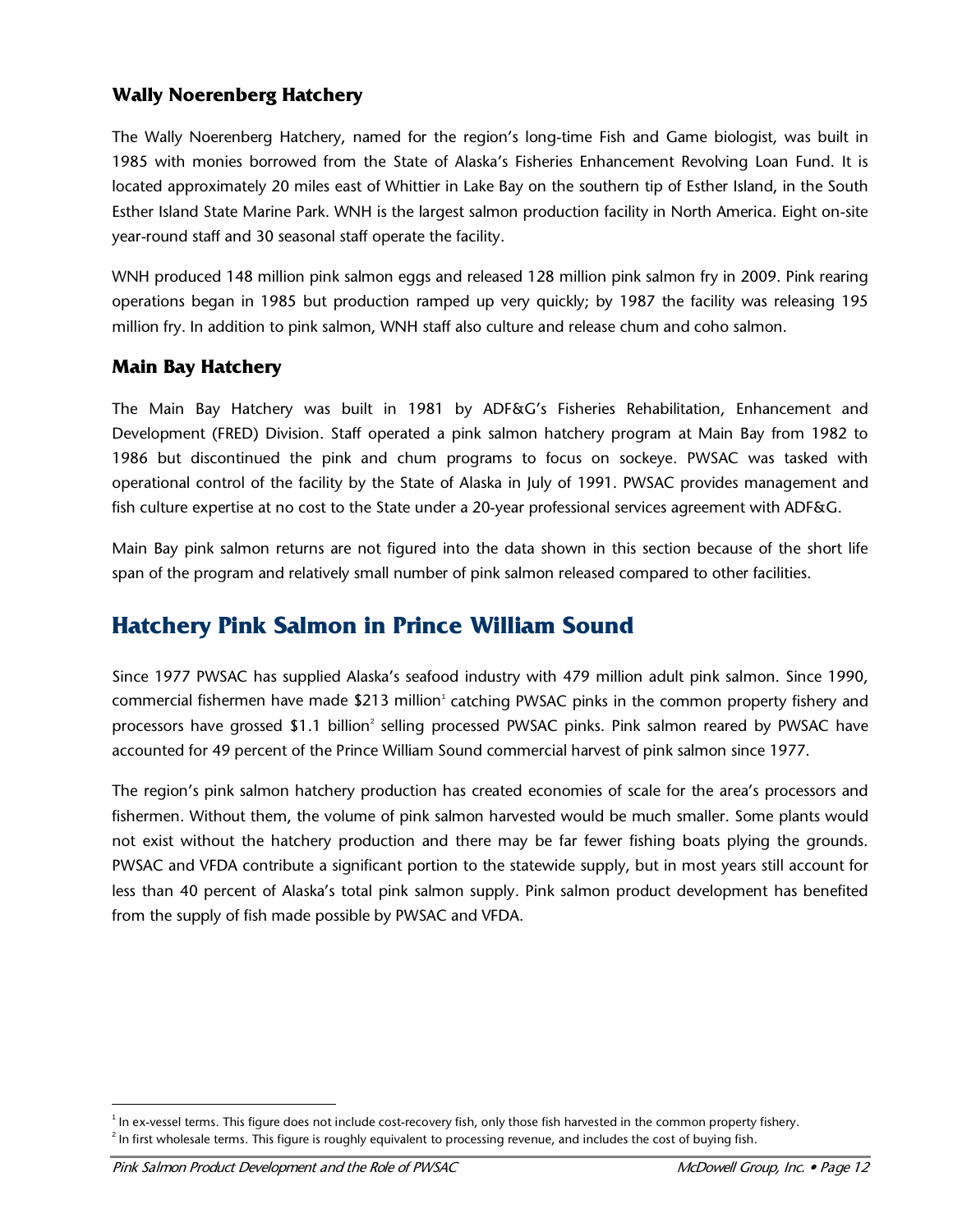

**Harvest of PWS Pink Salmon by Salmon Origin, 1960-2010**

Note: Prior to 1987, there was no statistically valid method of separating hatchery and wild stock composition in the commercial catch. Since 1988, returning hatchery salmon are identified with an otolith marking. Data in years prior to 1987 has been estimated based on presumed wild stock exploitation rates which are determined by the wild stock escapement estimate.

Source: ADF&G.

From 1960 to 1976, the commercial harvest of wild pink salmon in Prince William Sound averaged 3.3 million fish. Since 1977, the average commercial harvest of wild pinks is 6.8 million fish – double the average harvest of wild stocks before the hatchery programs began. The commercial harvest of all pinks (including hatchery-reared fish) has averaged 27.4 million fish during that time; an eight-fold increase.

PWSAC and VDFA have not just provided the Sound with more fish, they've also provided the seafood industry with some 'insurance' of stability in the pink runs. Harsh winter conditions (stream bed freezing and/or scouring from heavy freshets) and other natural factors in Prince William Sound traditionally made the local salmon runs prone to boom or bust cycles; one lost brood stock could have cascading effects for years to come. For instance, an ADF&G report shows alevin mortality was especially high in 1964 following the Good Friday earthquake that rocked Prince William Sound<sup>[3](#page-14-0)</sup>. Smaller returns were seen in even years<sup>[4](#page-14-1)</sup> for several generations after the quake. In the eight even-numbered years following the 1964 quake, pink salmon harvests averaged 3.4 million fish while fishermen caught an average of 5.4 million fish during the odd years.

<span id="page-14-0"></span><sup>-&</sup>lt;br>3 <sup>3</sup> Effect of the March 27, 1964 Earthquake on Pink Salmon Alevin Survival in Prince William Sound Spawning Streams, Noerenberg, Wallace H.; Ossiander, Frank J., ADF&G.

<span id="page-14-1"></span><sup>&</sup>lt;sup>4</sup> Pink salmon have a two-year life cycle, thus every other year represents a new generation which is linked to the generation that returned 2 years prior.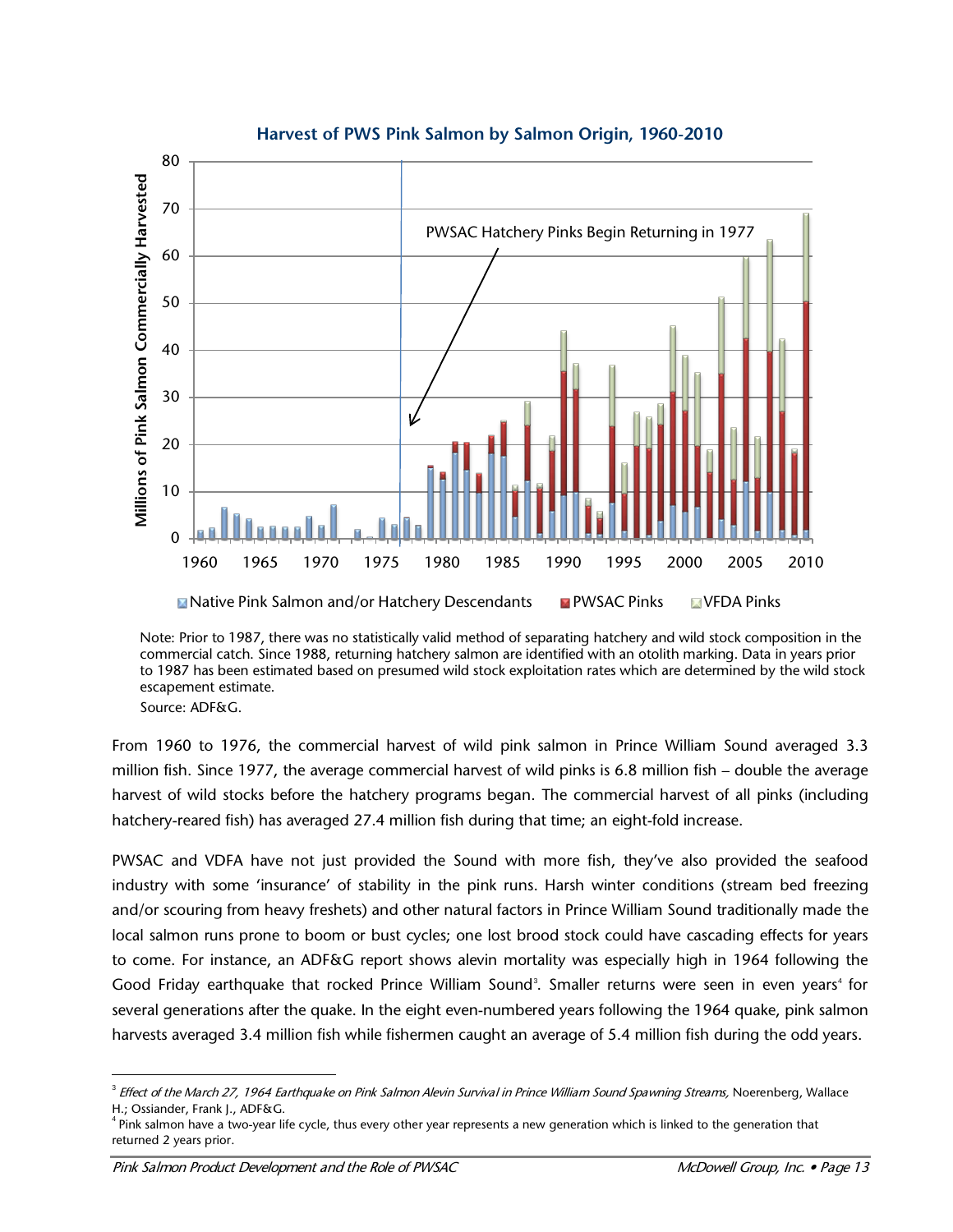Processors interviewed for this project cited the insurance factor as an important attribute of the hatcheries. "Without the hatcheries the dips would be much larger," said one longtime processing plant manager. Another remarked, "With the hatcheries there you know there are going to be fish coming back."

That sentiment rings especially true in 2010. Industry had braced for a modest statewide pink salmon catch, with a preseason projection of only 69 million pinks. Instead, the actual pink harvest came in at 105 million, ranking as the tenth-largest on record thanks to a tremendous Prince William Sound catch of 69 million pinks. Two out of three Alaska pink salmon harvested by commercial fishermen in 2010 came from Prince William Sound, and most of those were produced by PWSAC.

An executive with a major processor interviewed for this project noted that if not for PWSAC the economics of operating a shoreside plant in Cordova would be very different and would probably not be feasible.

Trident Seafoods' plant manager Rick Isaacson was quoted in the *Cordova Times* summing up the 2010 season, "We are very fortunate to have this huge run. The Valdez Fisheries Development Association and Prince William Sound Aquaculture Corp. are doing an amazing job and industry is bringing more capacity. This year is well over forecast and we are welcome for it.'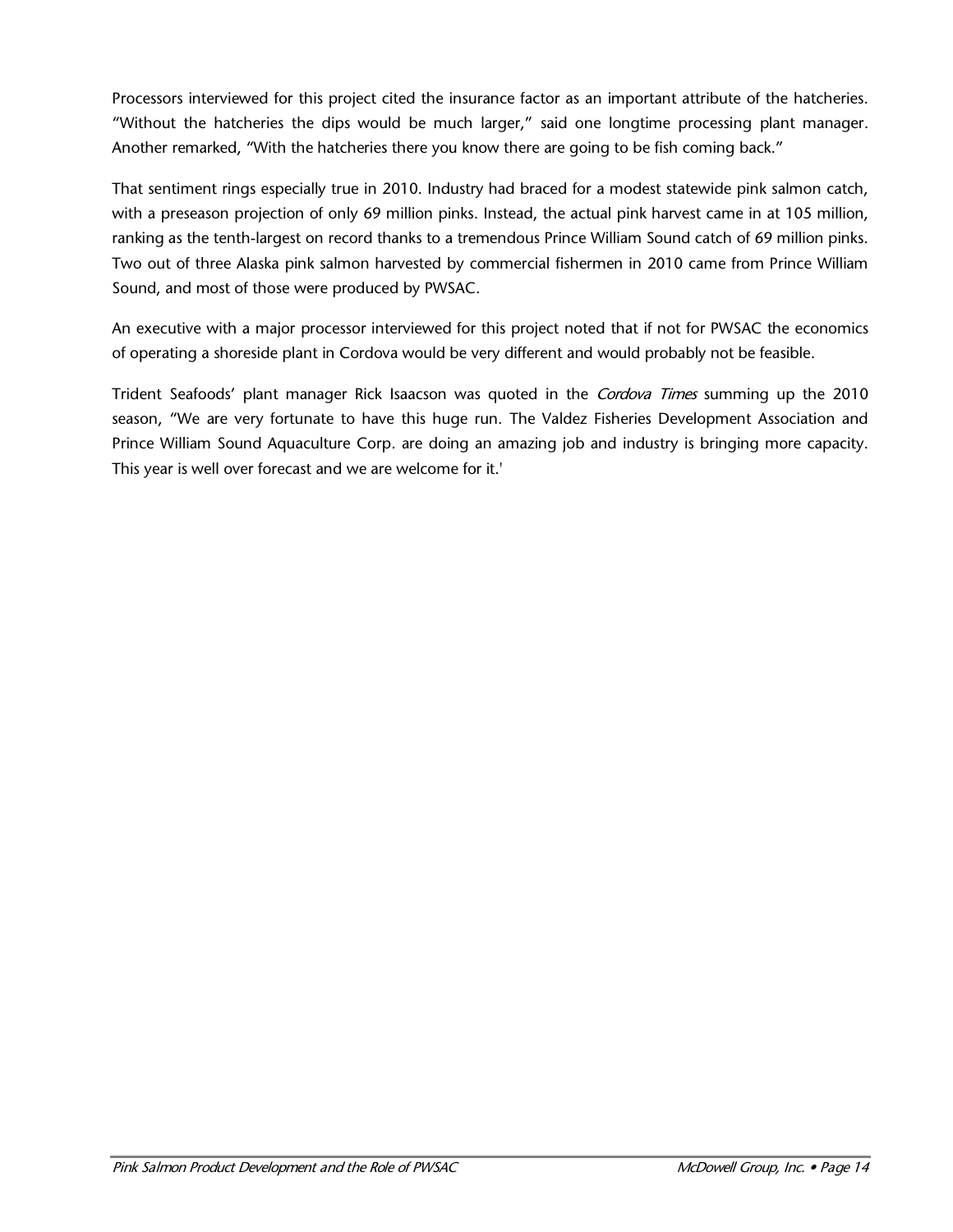# **Product Development using PWS Pink Salmon**

With PWS hatcheries providing a solid supply of pink salmon, processing companies with operations around the state have partnered with companies around the world to create new products. Pink salmon is now a nutritious ingredient in a wide range of food products, compared to 10 years ago. The following list consists of products featuring pink salmon which either did not exist or were not widely distributed 10 years ago.

| <b>Trident Salmon Burgers</b>                                  | Chicken of the Sea Salmon Cups                                             | Trident Salmon Surimi                                                     |
|----------------------------------------------------------------|----------------------------------------------------------------------------|---------------------------------------------------------------------------|
| Sea Choice Salmon Burgers                                      | <b>Blue Horizon Salmon Cake Bites</b>                                      | <b>Trident Salmon Croquettes</b>                                          |
| LiveSmart Hearty Salmon<br>Stew                                | Ocean Beauty Sea Choice Lemon<br><b>Herb Salmon</b>                        | Redi Grilled Alaska Salmon<br>portions                                    |
| <b>Breaded Pink Salmon Nuggets</b>                             | <b>Trident Salmon Sausages</b>                                             | Alaskan Stuffed Salmon Boats                                              |
| SeaPak Salmon Burgers                                          | Salmon Source Salmon Sausages                                              | Yummy Chummies                                                            |
| SeaPak Salmon Nuggets                                          | MomoFood Wild Caught Pink<br>Salmon Dog or Cat Treats                      | Organic Bistro Wild Alaskan<br>Salmon                                     |
| Soloman Falls Wild Alaska<br>Smoked Pink Salmon Sides          | Wild Alaska Brand Smoked Pink<br>Salmon                                    | Marx Smoked Pink Salmon                                                   |
| Taco-Loco Wild Alaska Salmon<br>Wraps                          | Trader Joe's Wild Pacific Salmon<br>Wrap                                   | SeaBear Smoked Salmon<br>Chowder                                          |
| Aquastar Pacific Pink Salmon<br><b>Fillets</b>                 | President's Choice Wild Pacific<br>Salmon Burgers                          | SeaQuest Wild Pink Salmon<br><b>Fillets</b>                               |
| Compliments Balance Wild Pacific<br><b>Pink Salmon Fillets</b> | Compliments Balance Wild Pacific<br>Salmon Burgers                         | Western Family Wild Pacific<br>Salmon Burgers                             |
| Whole Catch Wild Alaska salmon<br>burgers                      | Northern Catch Pink Salmon<br>Fillets in Serrano Chilli and<br>Lemon Crumb | Northern Catch Pink Salmon<br><b>Fillets in Lemon Sauce</b>               |
| Northern Catch Pink Salmon<br>Fillets in Dill Sauce            | Northern Catch Pink Salmon<br>Fillets in Cajun Spice Sauce                 | <b>Blue Horizon Wild Alaska</b><br>Salmon Sticks                          |
| Henry & Lisa's Battered Wild<br>Alaskan Salmon Fillets         | Henry & Lisa's Alaskan Salmon<br><b>Burgers</b>                            | Sea Cuisine Pan-Sear Teriyaki<br>Alaskan salmon with sesame<br>and ginger |
| Sea Cuisine Mediterranean<br><b>Crusted Salmon</b>             | Sea Cuisine Lemon and Dill<br>Alaska Salmon                                | Wild Pacific Alaskan Bourbon<br>Salmon Portions (Ocean<br>Market)         |
| Sea Choice Wild Alaskan Salmon<br><b>Burgers (Breaded)</b>     | Pucci Foods Wasabi Ginger Wild<br>Salmon                                   | Pucci Foods Indian Tandoori                                               |
| Sonoma Seafoods Wild Salmon<br>Burgers (8 varieties)           | Walmart Wild Alaska salmon<br>fillets                                      | Ocean Eclipse Marinated Pink<br>Salmon Portions (2 varieties)             |
| AquaStar Pacific Pink Salmon<br>(portion)                      | AquaCuisine Wild Alaskan Salmon<br><b>Burger</b>                           | AquaCuisine Salmon Sausage<br>(2 varieties)                               |

#### **List of Selected Value-Added Pink Salmon Products**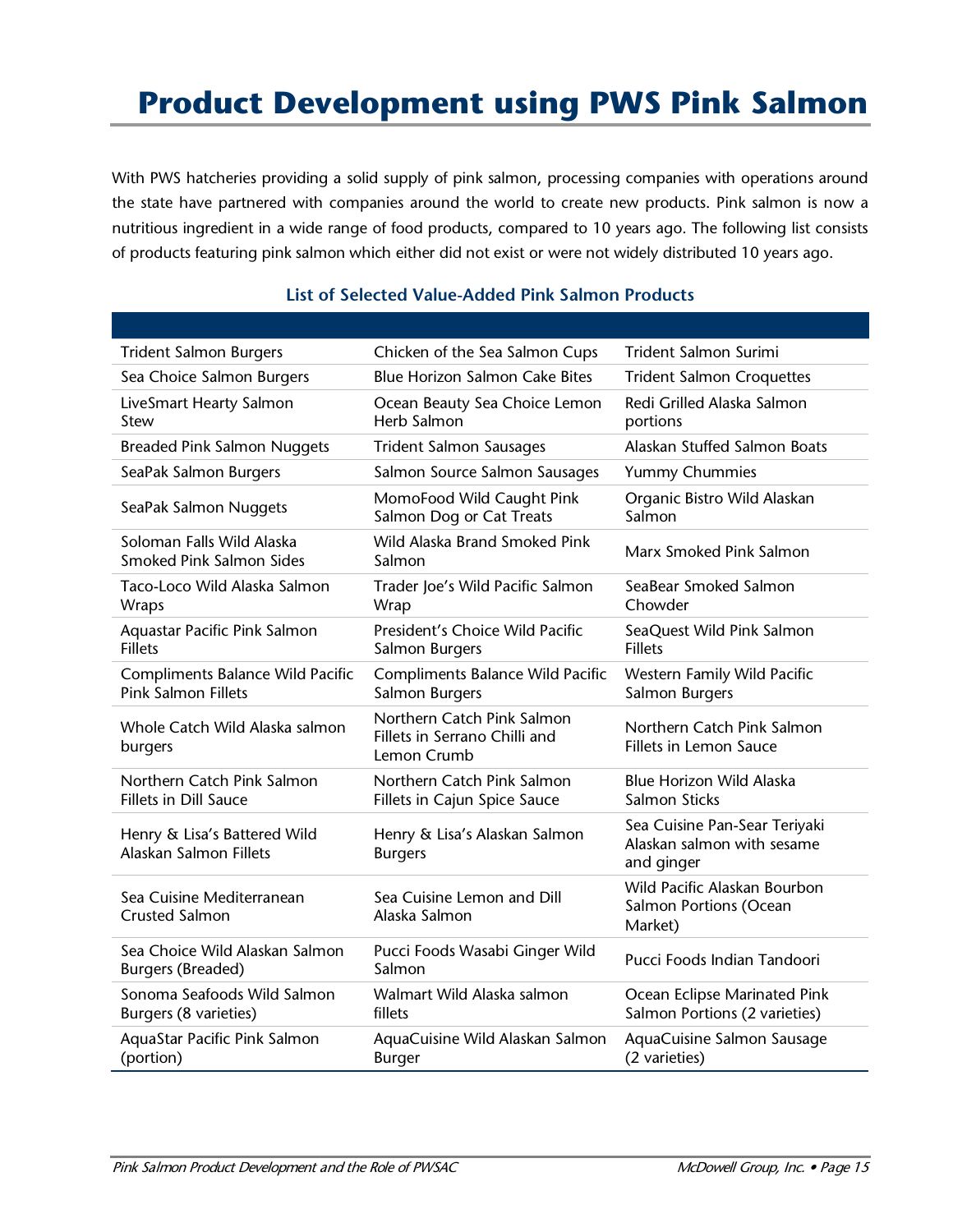Some of these products are made in Alaska, but most are produced at secondary processing plants in other parts of the world or the lower-48. Processing companies and food manufacturers have worked together to turn frozen pink salmon into commercially successful meal options.

As a result, prices have improved for Alaska pink salmon, now in demand by food manufacturers as a cost effective ingredient well-regarded by consumers. From 2003 to 2008, first wholesale prices paid to processors nearly tripled for frozen H/G pink salmon and ex-vessel prices paid to fishermen increased four-fold during that time. One PWS processor interviewed brought in four floating processors for the 2010 season, mainly for the purpose of freezing pink salmon.



#### **Frozen PWS Pink Salmon First Wholesale Price, 1990-2010**

Pink salmon is primarily a commodity, and once it's frozen or canned becomes part of a homogenous market. Consumers don't distinguish between pink salmon from Kodiak or Southeast or Prince William Sound. In many ways, that's a plus for the industry because depending on run strength processors can achieve their desired product mix by canning more in one area, while freezing more in another.

In Prince William Sound, pink salmon runs can be very large and very compressed. In 2010 over 42 million fish were caught in just three weeks. Two large processors interviewed for this project indicated that canning remains the most effective way to process large volumes of fish in a short time. So in years where PWS sees a large and/or compressed return, the regional product mix tends to shift toward canned production as a simple function of throughput capacity. For large processors with operations elsewhere in the state, the practical effect is that their other plants can focus on frozen production. Thus, a large run of pinks in PWS can assure the desired production level of canned pinks while focusing on freezing operations in other regions where the pink salmon run may be less compressed.

Note: Data for 2010 is preliminary. Source: ADF&G and DOR.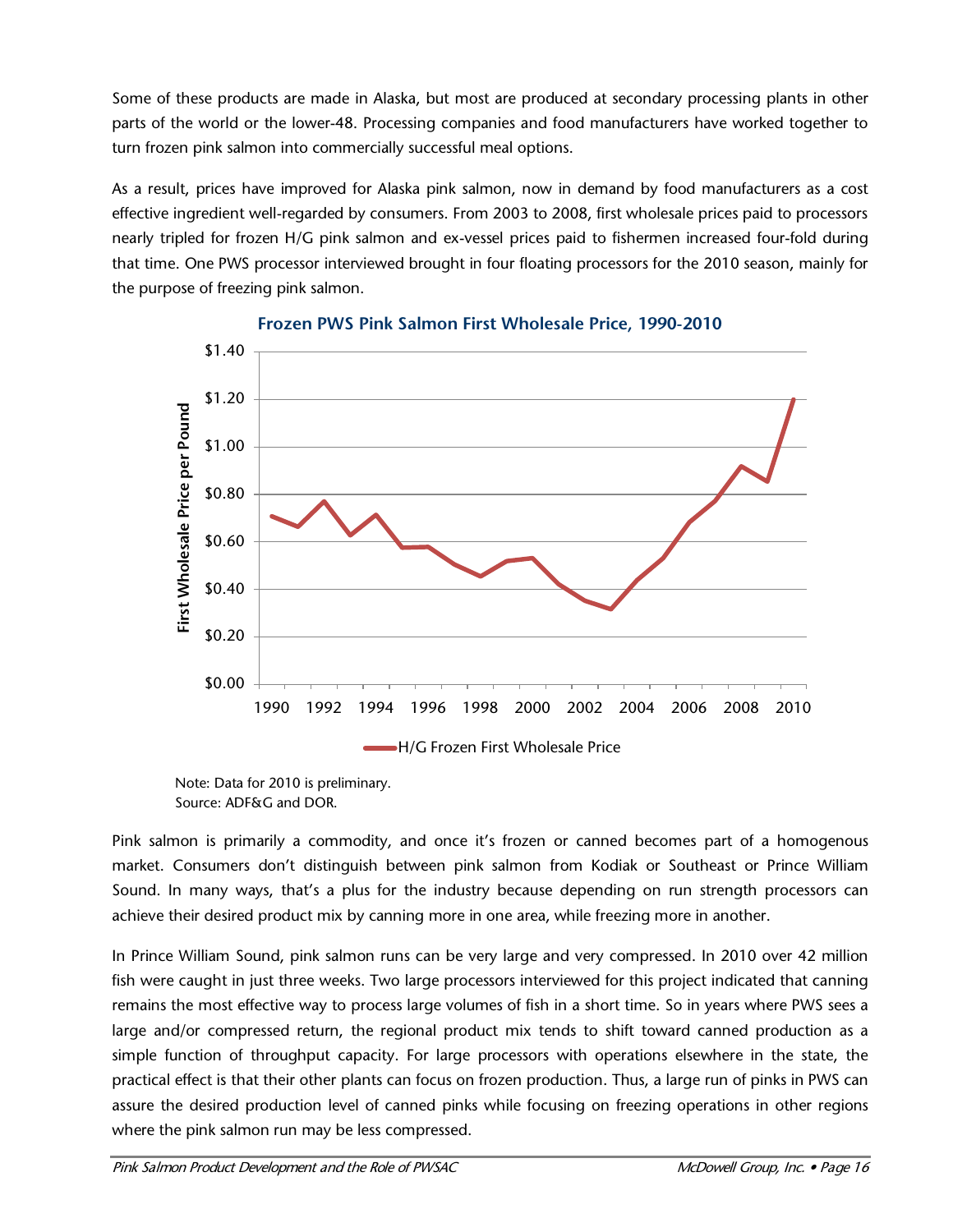The strategy was summed by one executive from a large PWS processors, "We freeze like crazy until the volume overwhelms us, then we have to start canning. But canning those fish allows us to meet our canned salmon production goals and pick up more frozen product elsewhere."

Government deserves some credit for the industry turnaround as well. Grant programs started in 2003 with federal and state money have helped processors market pinks, helped fishermen improve their quality, and allowed the industry to reinvent itself much quicker. In addition to grant programs, which often leveraged matching funds from recipients, the State of Alaska gave processors an incentive to invest in value-added machinery through tax credits. According to several interviewees, this allowed processors to install new equipment lines and get pink salmon into new product forms much faster since companies' yearly budget for capital improvements could be stretched further with the tax credits.

### **Historic Run of PWSAC Pinks Come at a Good Time in 2010**

The 2010 commercial pink salmon harvest was the largest on record in Prince William Sound. The timing of such a historic run was timely, historically speaking, as both wholesale and ex-vessel prices were at or near 20-year high points. According to ADF&G, 97 percent of the large 2010 PWS pink harvest was hatcheryreared fish. The large returns were evidently driven by extraordinary ocean survival conditions in the preceding year, as hatcheries had released similar amounts of fry as in the recent past.

The unusually large worldwide harvest of pink salmon in 2009 probably strengthened markets considerably as processors were able to increase their production of value-added pink salmon portions. These products have become very popular in grocery stores and help explain why the value of pink salmon has risen four-fold since 2002. Consumers appear eager for cheap, wild salmon that can be used in ready-to-heat, pre-cooked frozen portions. The large volume of pink salmon supply in 2009 likely created more demand than could be filled by the smaller 2010 harvest. Even though the pink harvest exceeded preseason projection by 50 percent, ex-vessel and wholesale prices still went up thanks to new demand and a relatively modest world supply of pink salmon.

Not only are prices increasing because of new frozen portion products, but the venerable canned pink salmon market is strong as well. Canned pink remains an important product in the marketplace, and canned pink production remains the most effective way to handle compressed returns of pink salmon measured in hundreds of millions of pounds.

Increased ex-vessel prices and permit values for PWS seiners are the direct result of pink salmon product innovation and a better balance between supply and demand in the canned pink market. It's estimated that average gross earnings amongst seiners this year may top \$500,000 per boat. Permit values have increased rapidly in recent years, a reflection of the strong earning potential in the fishery. PWS seine permits are currently selling for \$138,000, a far cry from 2003 and 2004, when permits values bottomed out in the \$13,000 - \$14,000 range.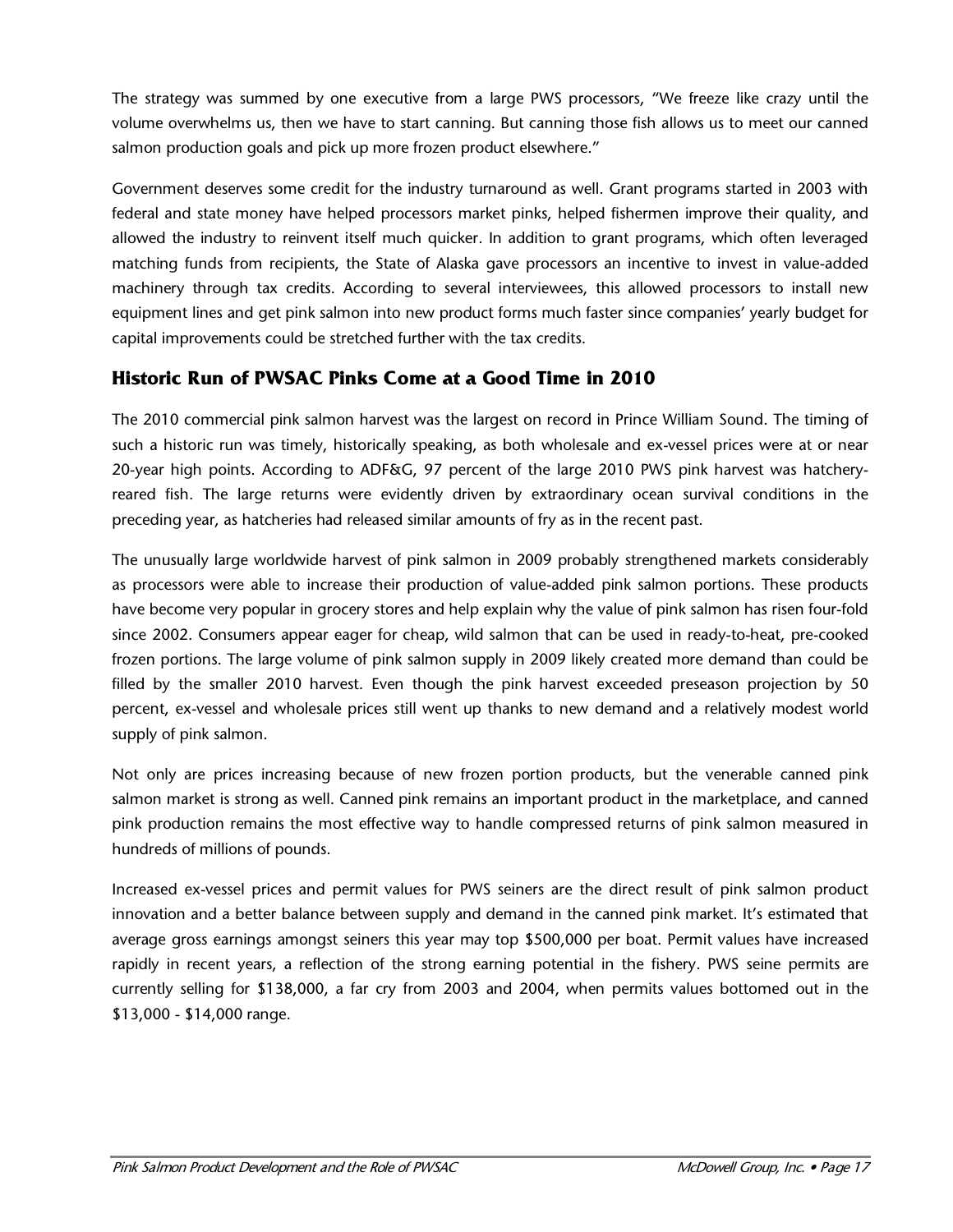

**PWS Seine Fleet Earnings and Permit Value, 2000-2010**

Note: Gross earnings estimates for 2010 are based on in-season summary reports and average harvest statistics released by ADF&G for the 2010 PWS salmon fishery. Permit values for 2010 reflect the monthly average permit value through November 2010.

Source: CFEC, ADF&G Commercial Fisheries Division and McDowell Group Estimates.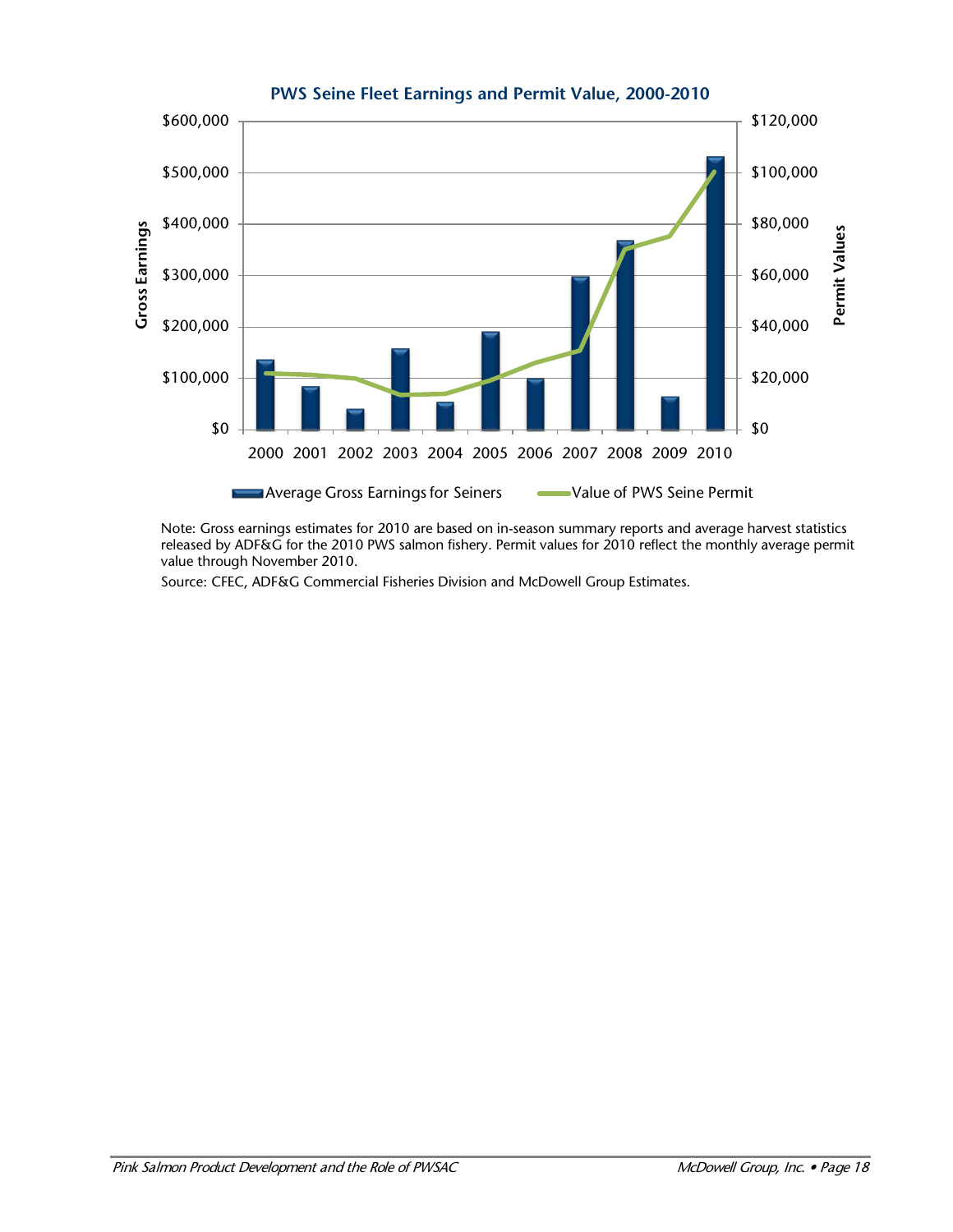Enhancement programs that increase the supply of pink salmon and the efforts of processors to create innovative new product forms would all go for naught if the consumer rejected the final product. In a number of ways, farmed salmon has given the pink and chum markets the opportunity to thrive as a ubiquitous salmon ingredient in value-added, frozen products.

When farmed salmon hit the market en masse in the early 2000's it found buyers that were eager to place large fillets of fresh salmon in their display cases and on their menus. Heretofore, fresh salmon was a seasonal treat for consumers but most of it had to be flown in from distant Alaskan fishing grounds. Now consumer around the country could sauté a fresh salmon fillet for Easter dinner, long before the Alaska salmon season opened.

As the decade wore on, several major changes took hold in the salmon market and the consumer psyche to bring us to the current state of affairs.

### **The Rise of a Health-Conscious Public**

As Americans began to realize they are becoming older and less healthy as a group, a larger focus has been placed on eating healthy. Universities, government agencies and media outlets have all thoroughly documented the significant health benefits of eating salmon, which many consumers now know is rich in omega-3's.

Consumers entering their 40's, 50's or 60's may have spent the last 25 years eating a rather unhealthy diet high in cholesterol and additives. Now they are better educated about the health benefits of salmon and nearing the point in their life where they must make dietary changes to maintain their quality of life. Others may have had healthy habits all along, but continue them by eating salmon regularly. Omega-3's can lower cholesterol, which is good for the heart. With so much inexpensive farmed salmon being imported into U.S. markets, it was initially considered a great way to get omega-3's into a diet.

#### **Inexpensive Farmed Salmon**

In 2000, farmed Norwegian salmon was being exported to markets at \$1.36/pound. The same commodity index shows it now costs \$2.82/pound for that same salmon. During the early part of the decade it was difficult for wild salmon to compete with farmed salmon at such a low price point, but it had an important effect on consumer behavior. Low prices got them used to seeing salmon as an affordable, commonplace meal. Combined with the health benefits, it was something they could eat that didn't hurt their wallet or their heart. Low prices for farmed fish helped introduce a lot of consumers to salmon and dramatically increased consumption

The recent climb in farmed salmon prices has created opportunities for pink and chum to enter the market at a price point significantly below farmed salmon. Grocery stores simply cannot abruptly raise their prices on the same item overnight just because their costs have changed. Instead, they look to keep customers who will buy salmon products at a \$4.50 price point by substituting a different product that fits the equation.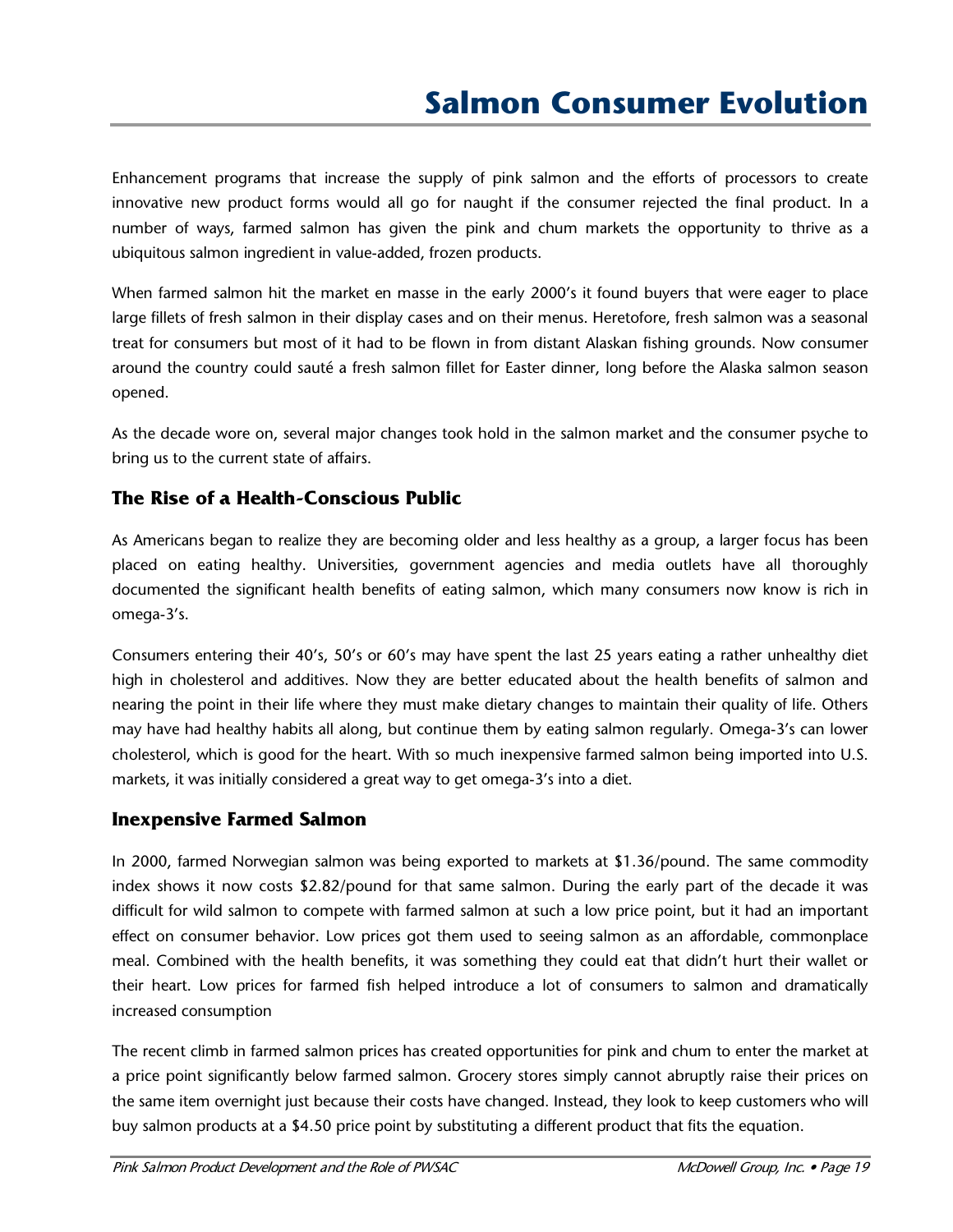As of late 2010, grocers are generally able to buy pink fillets for about \$2.50 less per pound than farmed fillets. Obviously there are significant differences when it comes to fresh or frozen products and sizing, but it's a significant price difference that drives what the grocery stores offer. The large, fresh Atlantic salmon fillet may still be sold in the display case for \$9.00/pound but stores now have glass case freezers and bunker freezers to offer frozen seafood at more affordable prices to budget conscious consumers.

#### **Chemicals, Dyes and Hormones**

The information age has resulted in more "content" being delivered to our eyes and ears than ever before. A desire to promote healthy lifestyles led to investigations into what exactly was in that stuff we put in our mouth. Also, what were those eleven-syllable words that wrapped around the 'ingredients:' list? In many cases, the public did not like what they heard and it had an effect on their buying habits.

As usual, the consumer was mostly to blame for the unhealthy foods populating grocery store shelves. After all, they had spent years voting with their stomachs about what should be given access to their food cart. Decades of data told producers that the ideal product was something cheap, tasty and easy to make. Meeting those goals requires maximizing yields by whatever means necessary (hormones, chemicals, etc).

Farmed salmon did not get a free pass on this. There has been significant, unflattering media coverage of colorants, antibiotic and chemical residues detected in farmed salmon. In independent laboratory tests, a 2003 study found that farmed salmon has 16 times the amount of PCB's<sup>[5](#page-21-0)</sup> as wild salmon, and four times as many as beef<sup>[6](#page-21-1)</sup>. In 2004, the journal *Science* warned consumers to only eat farmed salmon once a month (if at all), because of the contaminants found in their flesh. Widespread coverage of these problem areas created an important differentiation point for Alaska.

Alaska's image of pure water and pristine natural habitat resonates with consumers. Packaging of Alaska salmon products almost always includes multiple variations of natural, wild, Alaskan, pure, or sustainable. It's a suite of attributes that Alaskan fishermen, processors and biologists have long considered valuable. Now, those attributes serve as a very effective differentiation point between wild Alaska salmon and the bulk of the world salmon supply; farmed salmon.

Salmon farmers, like many other industries, have made expensive capital investments to produce a very particular product at a particular price. But rather quickly, many consumers decided they wanted organic, chemical-free, 'natural' foods. Most would pay a little more, but not that much more. Luckily for consumers, American capitalism is a dynamic beast and new players have rushed to fill the organic niches. Established companies are changing, but many have a great deal invested in efficient production systems requiring chemicals, hormones and antibiotics to facilitate high net-pen densities and shortened production cycles.

While farmed salmon initially created huge problems for the Alaska salmon industry in the form of near-fatal price erosion, the tables appear to be turning. The marketplace has evolved to value the wild, pure, sustainable and natural attributes of Alaska salmon, intrinsic traits Alaskan fish have always possessed. Farmed

<span id="page-21-0"></span> <sup>5</sup> <sup>5</sup> Polychlorinated biphenyls are toxic compound which has been classified as a persistent organic pollutant. PCB's have been linked to numerous health problems, including cancer.

<span id="page-21-1"></span><sup>&</sup>lt;sup>6</sup> "PCB's in Farmed Salmon: Results from test of store-bough farmed salmon show seven of 10 fish were so contaminated with PCB's that they raise cancer risk," EWG Research, July 2003.

Pink Salmon Product Development and the Role of PWSAC Mexican McDowell Group, Inc. • Page 20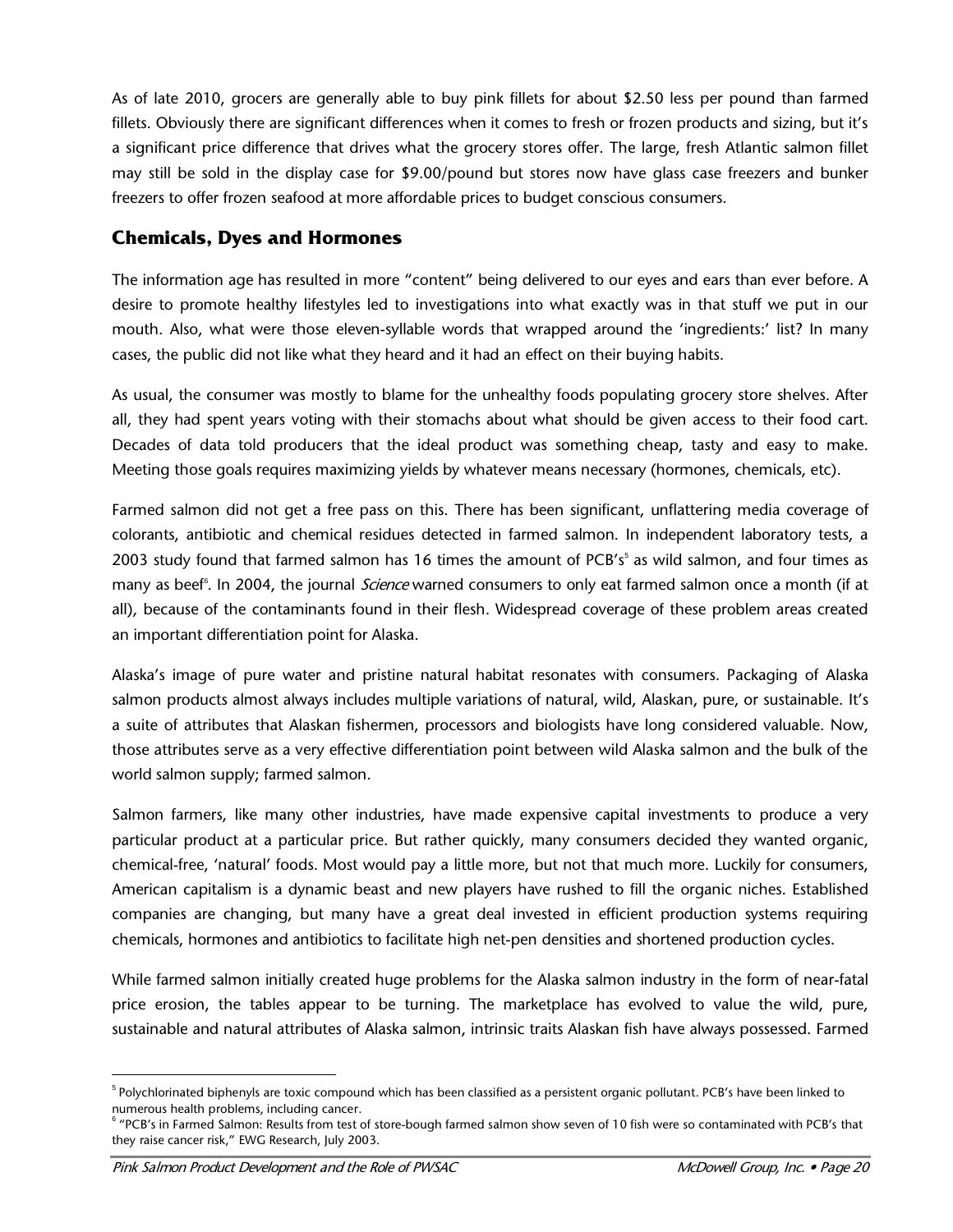salmon producers can and will eventually mimic most of those traits, but at substantial cost which is likely to drive up the commodity value of salmon and further increase price for salmon products of all types.

#### **Easy-to-Make and Ready-to-Eat**

Food companies have been trying to produce easy to eat food since before Orville Redenbacher was in grade school. Years later, his company would find success putting popcorn in a microwavable bag, even though people had been making it in pots for years. The bag is much easier, and faster.

Likewise, consumers have been using canned salmon to make delicious salmon burgers (sometimes called salmon cakes) for decades but that product is enjoying a renaissance thanks to the introduction of the precooked salmon burger. Stores now offer pre-cooked, frozen burgers containing any number of food stuffs. There are burgers made out turkey, buffalo, chicken, salmon, and of course beef. There's even the garden burger, which looks like a burger but contains no meat whatsoever.



Salmon burger offerings from Ocean Beauty Seafoods and Trident Seafoods.



The salmon burger has been a smash hit because it takes a product many consumers were not familiar with, canned salmon, and turned it into something that is familiar – the burger. It's also a great way to sneak some omega-3's into a child's diet. In the 1950's mothers across the country would routinely send little Jimmy or Jenny off to school with a salmon spread sandwich. The tuna salad sandwich is more common today, but tasty burgers offer a great opportunity to re-introduce kids to salmon.

Other products are popping up too, such as microwavable, pre-seasoned fillets. While thousands of canned salmon demos done in recent years have helped canned salmon prices rebound, the high ex-vessel prices for pinks and chum have primarily been driven by newer products like the burger or portion. These products have brought in new customers who probably didn't consume a lot salmon, canned or otherwise, before.